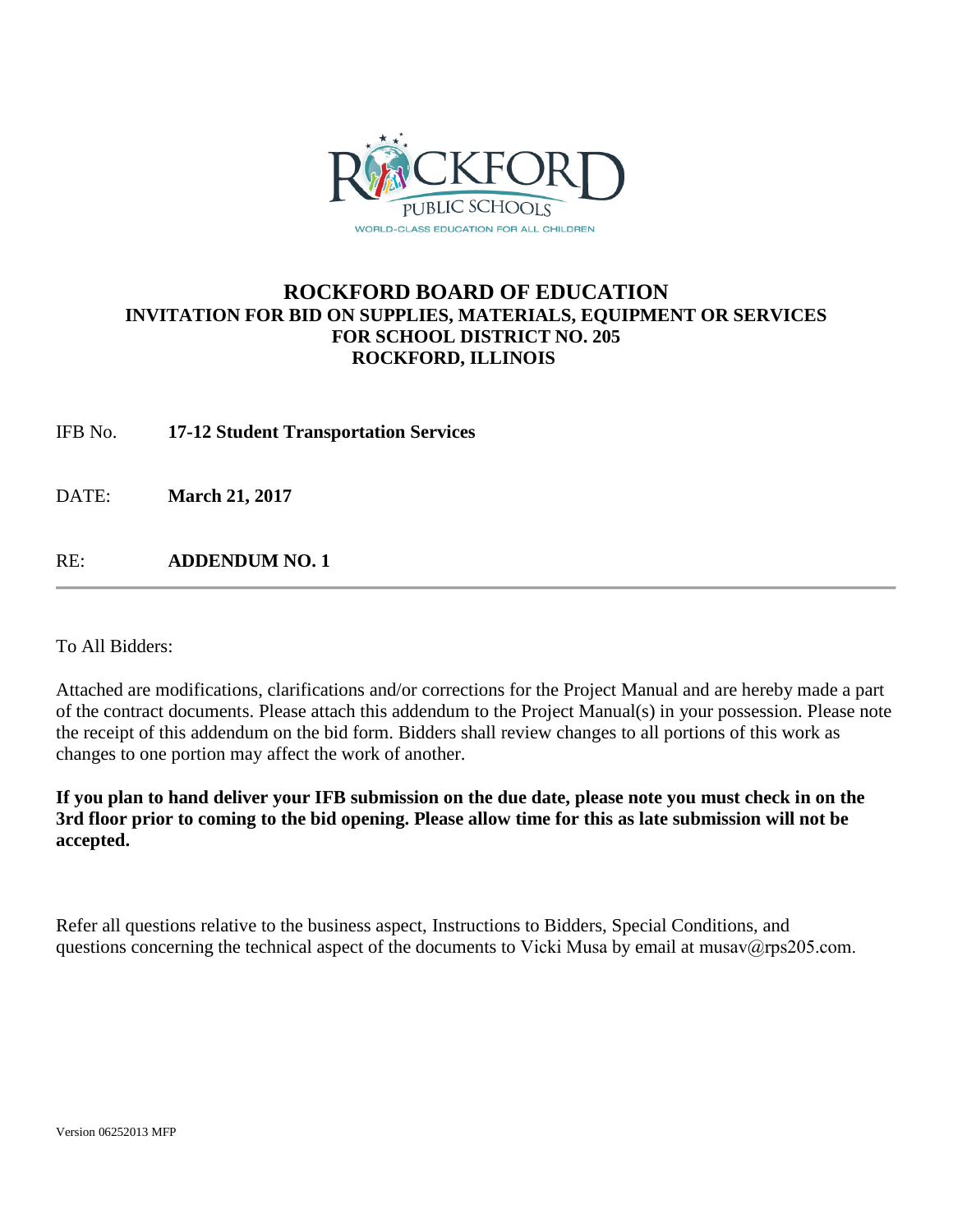Attendees for District 205: Todd Schmidt, Chief Operations Officer Gregg Wilson, Director of Transportation Bill Fare, Shop Manager

Vendor Representatives Present:

| <b>FIRST STUDENT</b>                    | <b>Email Address</b>                 | <b>Telephone</b> | <b>City, State</b>                         |
|-----------------------------------------|--------------------------------------|------------------|--------------------------------------------|
| Fred Smith                              | Fred.smith@firstgroup.com            | 501.391.2724     | Naperville, IL                             |
| <b>Bob Rutkoski</b>                     | Robert.rutkoski@firstgroup.com       | 513.504.6610     | Naperville, IL                             |
| <b>Michael Ension</b>                   | Michael.ensign@firstgroup.com        |                  |                                            |
| <b>Scott Greenstreet</b>                | Scott.greenstreet@firstgroup.com     | 630.688.9208     | Naperville, IL                             |
| Diana Vakharia                          | Diana.vakharia@firstgroup.com        | 513.362.4696     |                                            |
| <b>Ladel Cass</b>                       | Ladel.cass@firstgroup.com            | 815.378.3713     | Belvidere, IL                              |
| <b>SUNRISE S.W.</b>                     |                                      |                  |                                            |
| <b>Bob Hach</b>                         | rhach@sunrise.com                    | 630.841.5458     | Lisle, IL                                  |
| Sue Berogan                             | sberogan@sunrise.com                 | 815.860.0025     | Rockford, IL                               |
| <b>DURHAM SCHOOL</b><br><b>SERVICES</b> |                                      |                  |                                            |
| Justin Grygiel                          | Jgrygiel@durhamschoolservices.com    | 630.821.5647     | 4300 Weaver Pkwy<br>Warrenville, IL 60555  |
| Dan Sutherland                          | dsutherland@durhamschoolservices.com | 608.302.8478     | 4300 Weaver Pkwy.<br>Warrenville, IL 60555 |

Preliminary Information:

April 4 – Last Day RFI Bid Opening - April 7, 2017 – 2 p.m., Rockford Board of Education,  $6<sup>th</sup>$  floor Conference Room. Board Approval – May 9, 2017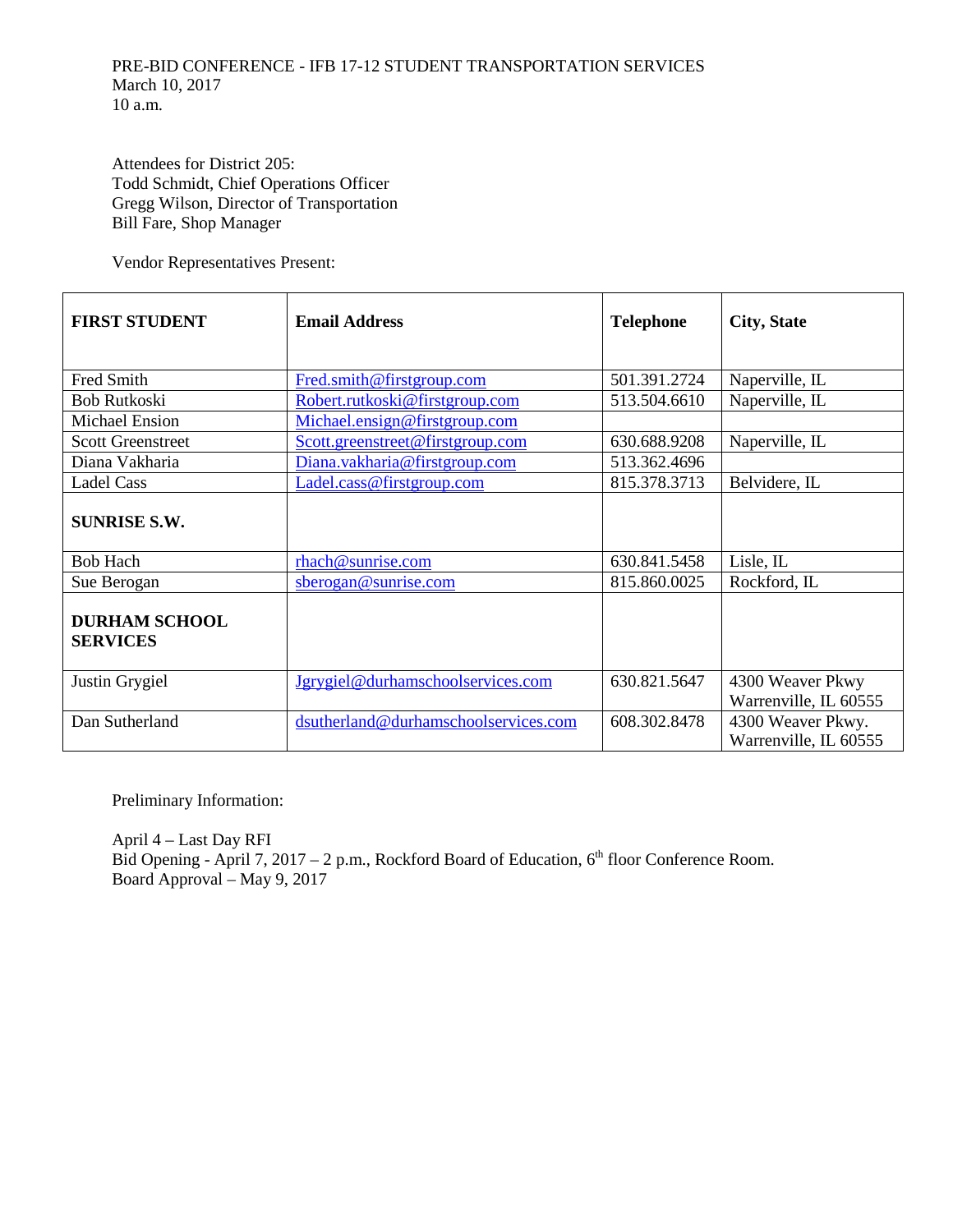## **1. Question/Comment – Pg. 23**

General Liability – The district requested \$10,000,000 which is low. It is typically set at \$20/25,000,000 liability.

**Answer** – The District requires \$10,000,000.00 in liability coverage. As the successful bidder will be responsible for any accident under this contract, the successful bidder may provide, but is not required to provide greater coverage.

## **2. Question – Pgs. 26 & 33 Term of the Contract**

Page 26 states Term of Contract as July 1, 2017 through June 30, 2020 with two 1-year optional renewals through June 30, 2022.

Page 33 #10 Pricing & Economic Adjustments – reads "The prices submitted ... remain firm through June 30, 2018. Beginning July 1, 2 018 renewal date, the Contractor may request an annual price adjustment….

Clarify the years for which this language applies.

**Answer** – Years 4 & 5, 2019-20 and 2020-21, can have price adjustments.

## **3. Question – Pg. 27 – Prevailing Wage**

The District initiated its "last best and final wage offer". Will there be any changes? What is the district position regarding "prevailing wages" – are wages considered a "benefit" that needs to be matched?

**Answer** – Currently, the state does not have prevailing wages for bus drivers. To the extent the state later establishes prevailing wage for bus drivers the successful bidder will be required to pay prevailing wage. The school code requires the successful bidder to match a benefit package. Ages and benefits are separate under the school code dealing with outsourcing. The successful bidder must meet school code requirements.

### **4. Question Pg.34**

What types of special equipment are required for transportation of regular students?

**Answer** – Parents who attend Roosevelt Alternative School provide car seats for their infants who ride the bus with them. Two dozen cam straps/seat belts are also needed.

**5. Question** – Will the current facility require a lease and what would be the cost? If the facility were made available without cost, the public might question that a vendor received special treatment. Would the vendor need to pay utilities?

**Answer** – The facility could be made available. Costs would be negotiated. The cost of utilities is included in the rental formula.

### **6. Question – Pg. 40, Items vii, viii, & ix.**

What is included in Bus Safety and Saturday Safety? What is done for Student Registration?

**Answer** – Bus drivers do safety presentations in the schools using "Buddy the Bus" to teach students how to behave around the buses. This is especially necessary with incoming kindergarten students. The Saturday Safety Class is a discipline tool used to teach students acceptable behavior on the buses. Parents are required to attend the class along with their student/s. During Registration for Schools, bus drivers pass out route schedules to parents/students and receive updated address information in the event that students have moved after the routes were assigned and information was printed.

**7. Question** – Would it be possible to inspect the bus fleet and if so, what would be the best time of day to do so?

**Answer** – Yes, the fleet may be inspected. The best time would be between 9 a.m. and noon.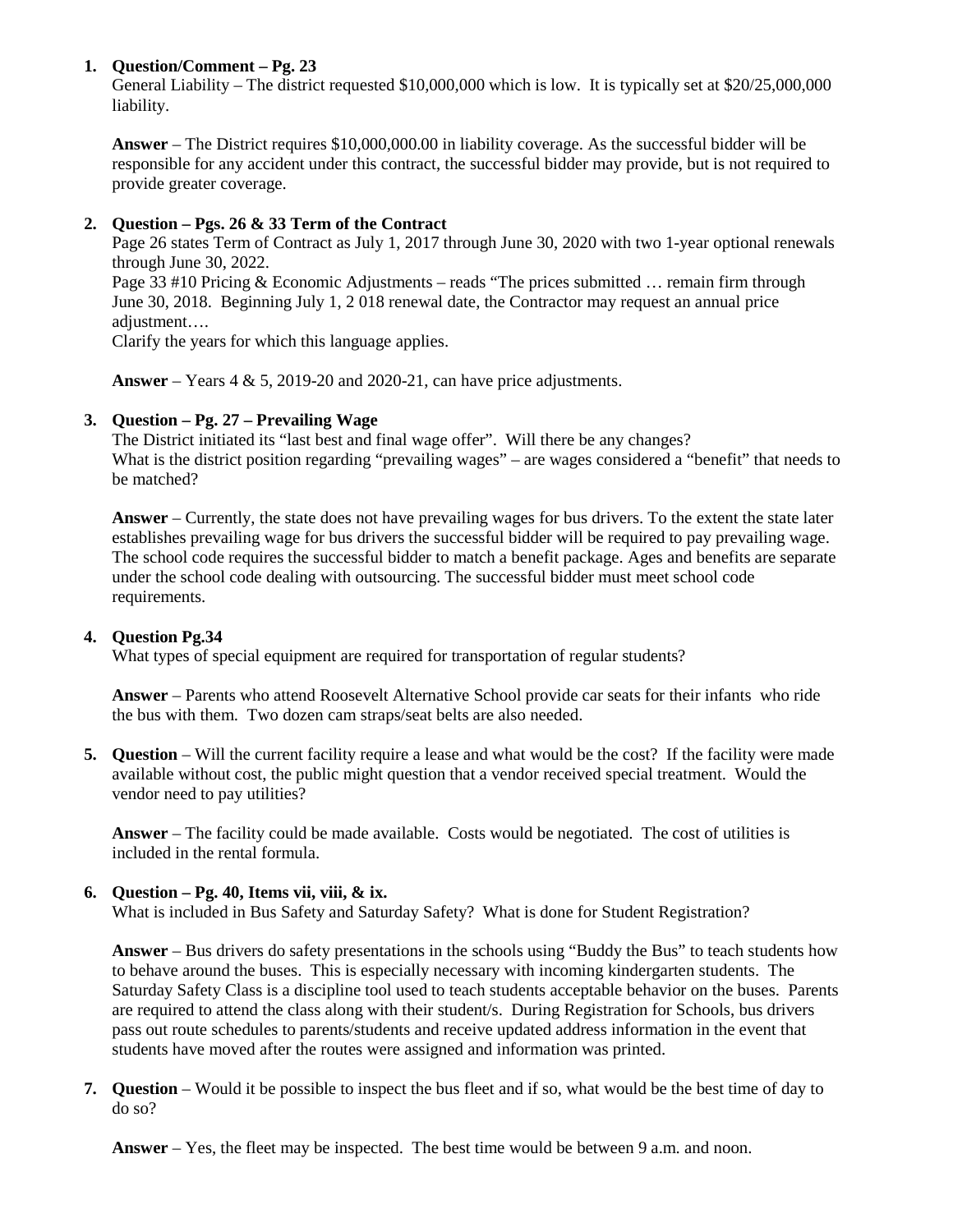## **8. Question/Statement – Pg. 47, Y**

Could the language be changed from "Prior to assigning any driver to perform services under this Contract, Contractor shall provide" to "Contractor will make the following information available: …."

**Answer** – Yes, the language can be changed from Contractor "shall provide" to Contractor "will make the following information available".

### **9. Question – Pg. 41, #3 Personnel & Staffing**

The Program Supervisors are listed as 4.50 full time equivalent positions and the Dispatchers are listed as 1.50 full time equivalent. Are the .5 positions shared or are they assumed by 2 separate individuals?

**Answer** – The positions are shared for a total FTE of 1.0.

### **10. Question – Pg. 51, O**

Do you currently have GPS on the buses? What do you use?

**Answer** – Yes, we use Zonar. We used Edulog to track students riding the buses on a daily basis but, due to many lost student ID's, we no longer check students on/off the buses using ID cards. We do have an electronic child check – child checkmate to check that students are not left on the buses (e.g. sleeping child). Lights flash and the horn sounds if the driver does not check.

### **11. Question/Comment – Pg. 52 – Fuel Costs**

If the contractor pays for the fuel, the contractor will be required to pay taxes on the fuel. The tax cost would be passed along to the district in higher fees for services.

#### **Answer**

The contractor may operate other vehicles for purposes not associated with the transportation of district students and provide other services. We do have GasBoy to track fueling of buses. Contractors would not include the tax portion for District reimbursement. Taxes could be reimburses from state/federal government.

### **12. Question**

Would the option be available for the contractor to use the buses at no charge but purchase new buses as needed?

#### **Answer**

There are two options, A & B, one of which addresses the purchase of the fleet.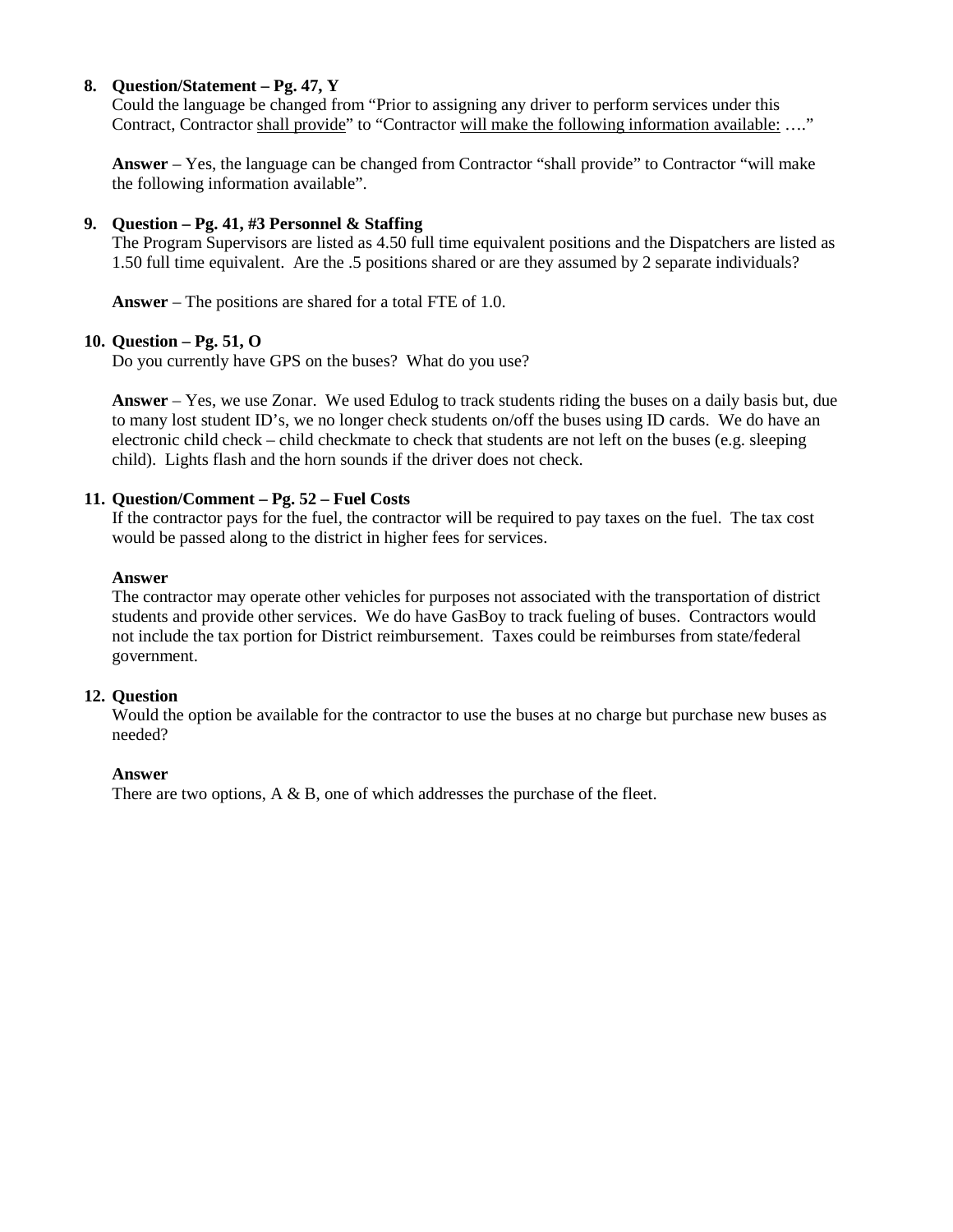#### **13. Question – Pg. 55, 1 & 2**

Define "late"

### **Answer**

"Late" does not include instances when weather/road conditions/road construction prohibit buses from arriving at their destinations on time. "Late" would be considered 10 minutes after designated pick up/drop times.

## **14. Question/Comment – Pg. 55, 5**

As the language currently reads, the district could be considered as a "co-employer". The language could be changed from "not to exceed \$1,000 per occurrence and termination of employee" to "removal of the employee from the contract".

### **Answer**

Noted.

## **15. Question**

What technology is currently utilized on the buses? Who will replace the cameras?

## **Answer**

The district uses 24/7 cameras. Most of the buses have 3 cameras, one facing toward the back of the bus, one facing toward the front of the bus, and one facing out the front window. A few older buses have 2 cameras, one in the front, and one in the back. Replacement of the cameras depends on which option, A or B, is accepted. If the buses are the property of the district, the district will replace the cameras as needed.

## **16. Question**

What technology is used for routing? Who will do the routing?

### **Answer**

The district currently uses Trapeze (Trip Spark) for routing. We've had excellent customer service from the company. The district will continue to do the routing. The district is reviewing other software for routing.

## **17. Question**

The drivers are guaranteed 5.25 hours of work time per day. Is that time divided into a certain number of hours/minutes in the am and a separate number of hours/minutes in the pm? What activities are covered under the time guarantee? Can we get a breakdown of driver costs?

### **Answer**

Drivers are guaranteed 5.25 hours per day, there is no breakdown of specific times for the am/pm shifts which includes 15 minutes to do a pre-trip of the bus in the am and 10 minutes in the pm. They clock in and out. Activities are added to routes to ensure they are at least 5.25 hours in length. Field Trip drivers are guaranteed 2 hours of show up time if a field trip is cancelled (when the driver was not notified). We are working on preparing a breakdown of driver costs.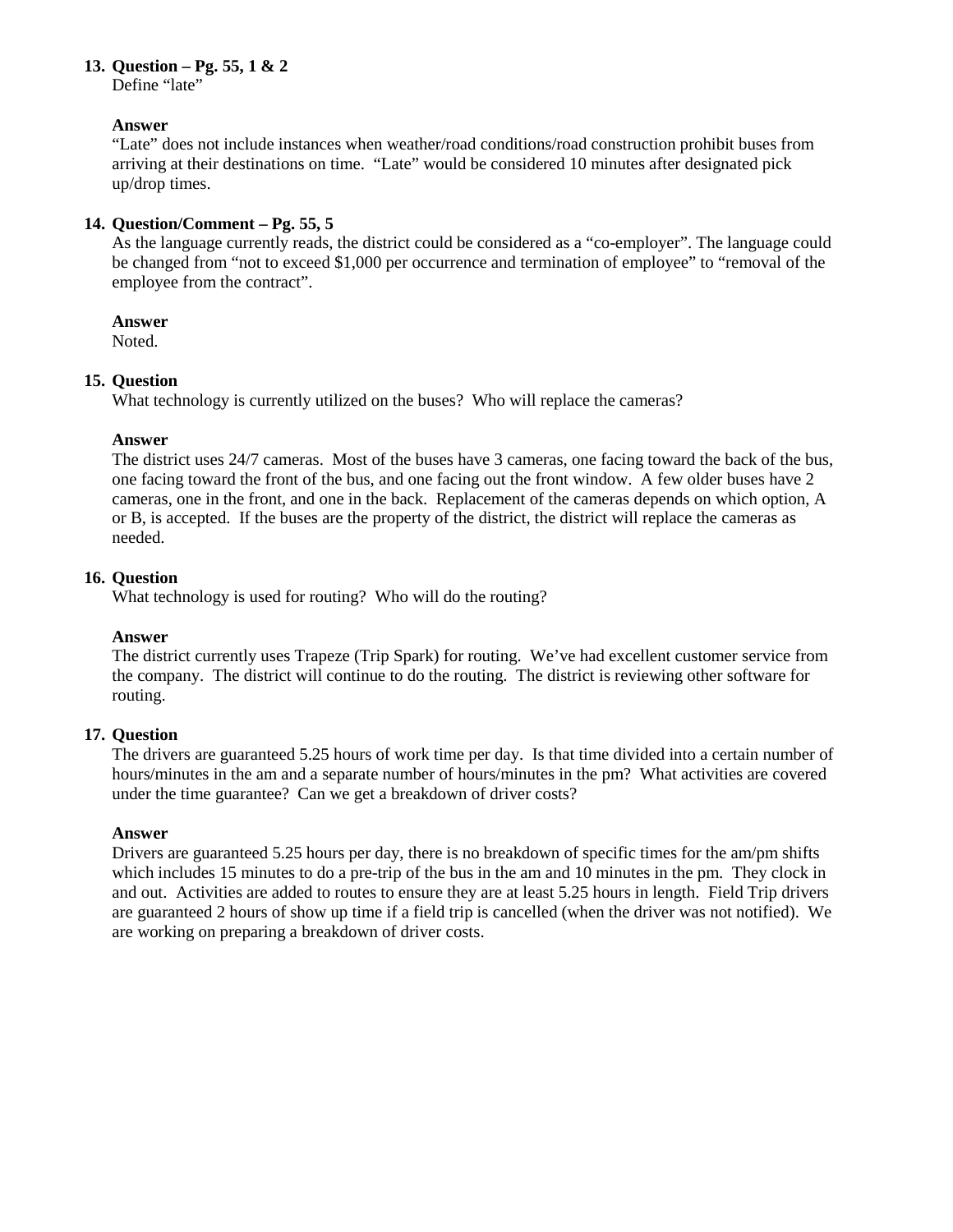### **18. Question**

On pages 91, 92, 93 in reference to Activities, time is notes as .59. Should it be 1?

### **Answer**

Middle and high school activity routes are guaranteed 1 hour minimum.

## **19. Question**

How are routes assigned to drivers?

### **Answer**

Routes are assigned by seniority. The most senior driver choose a route first, then the  $2<sup>nd</sup>$  senior driver, etc. Drivers are allowed to keep the bus they drove the prior year. Every 3 years, drivers can choose a new bus – we are purchasing 26 new buses this year. We try not to force late activities on drivers unless the total route time is under 5.25 hours.

### **20. Question**

Are there any memos of understanding, in addition to the labor contract?

### **Answer**

No, there are not any memos of understanding in addition to the labor contract.

### **21. Question**

Could you provide line item information for data that was included on the district's Transportation Reimbursement claim?

#### **Answer**

This information is forthcoming.

### **22. Question**

Would you provide pay rate, cost of benefits, and employee contribution information to contractors as well as number of drivers who currently enroll in benefits and break out as to single coverage, spouse plus 1 and family?

### **Answer**

Currently the Bus drivers medical coverage is as follows:

Employee Only - 44 Employee + Spouse - 40 Employee + Civil Union Partner - 1  $Employee + Child(ren) - 46$ Family – 34

Total – 165 covered

Other information is forthcoming

### **23. Question**

Can you please complete a fleet appraisal spreadsheet?

**Answer**

This information is included.

### **24. Question**

Could contractors walk through the Shop?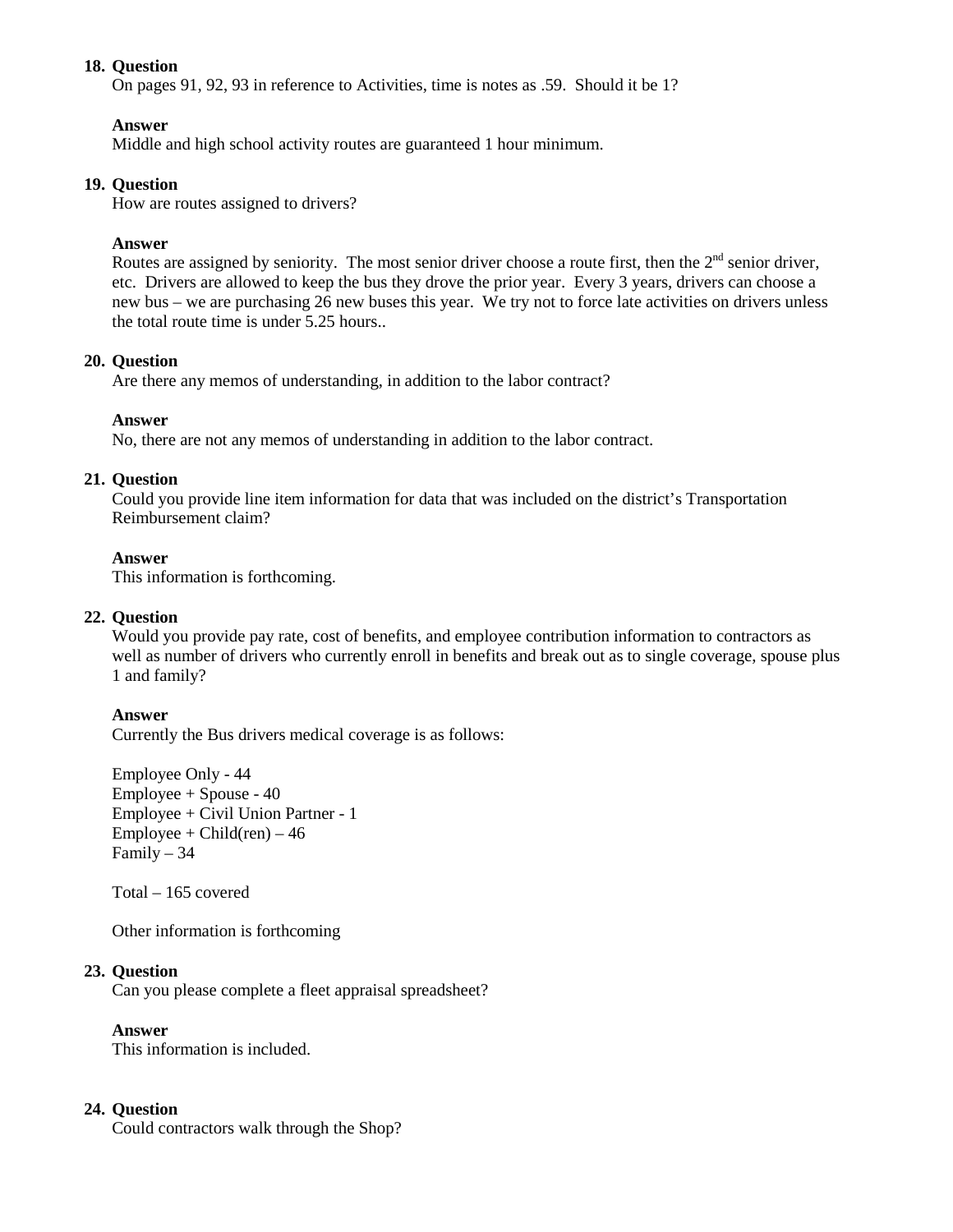#### **Answer**

Yes, Tuesday, March 28, 2017 between 8:00 am and 2:00 pm. Please contact Bill Fare at 815-966-3706.

#### **25. Question**

Will the contractor be given the tools in the Shop if they purchase the fleet?

#### **Answer**

The contractor will be able to purchase all district owned tools. The mechanics provide their own set of mechanics tools and their storage container.

#### **26. Question**

Does the shop provide services for district departments in addition to Transportation?

### **Answer**

No, they provide service for only those vehicles operated by Transportation Department staff.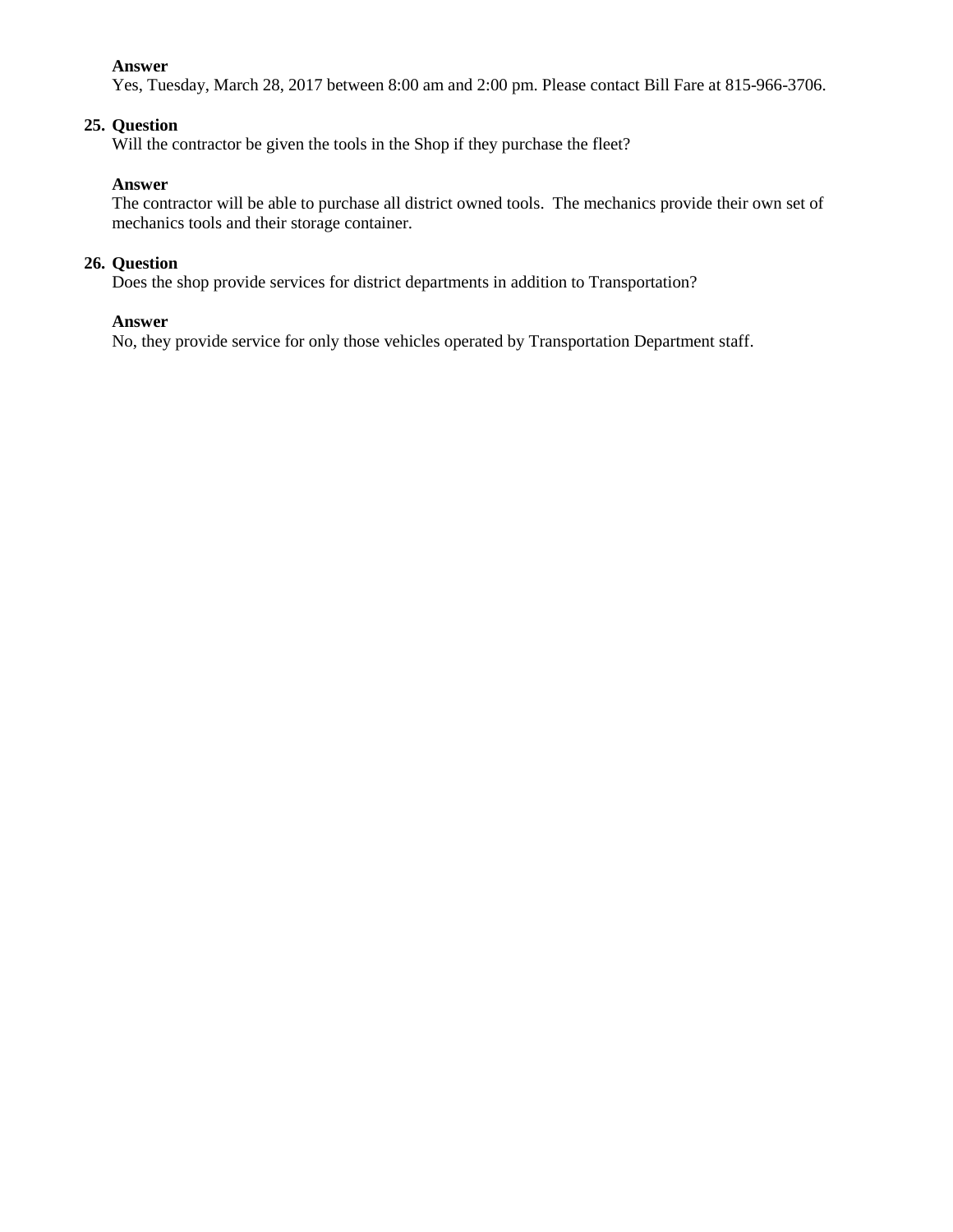| Fleet# or    |              |              |           |                                |                                    | <b>VIDEO</b>           |                                        |                    | NOTES/ |           | <b>CAPACIT</b> |                        |                           |  |
|--------------|--------------|--------------|-----------|--------------------------------|------------------------------------|------------------------|----------------------------------------|--------------------|--------|-----------|----------------|------------------------|---------------------------|--|
| Bus No       | Flat nose    | <b>YEAR</b>  | MAKE      | <b>MODEL</b>                   | <b>ENGINE</b>                      | SYSTEM                 | SERIAL NUMBER                          | LICENSE#           | BODY#  | LUGG/LIFT | Y              |                        | IN SERVICE Mileage 3/1/17 |  |
|              | Conventional |              |           |                                |                                    |                        |                                        |                    |        |           |                |                        |                           |  |
| 101          |              | 2002         | <b>IC</b> | <b>RE 3000</b>                 | <b>T444E</b>                       | 24/7 3Cam              | 4DRBJABP02A947473                      | 40342SB            |        |           | 71             | 7/1/2002               | 197426                    |  |
| 102          |              | 2002         | <b>IC</b> | <b>RE 3000</b>                 | <b>T444E</b>                       | 24/7 3Cam              | 4DRBJABP22A947474                      | 40303SB            |        |           | 71             | 7/1/2002               | 205056                    |  |
| $103$ F      |              | 2002         | <b>IC</b> | <b>RE 3000</b>                 | <b>T444E</b>                       | 24/7 3Cam              | 4DRBJABP42A947475                      | 40304SB            |        |           | 71             | 7/1/2002               | 231772                    |  |
| 104          |              | 2002         | IC        | <b>RE 3000</b>                 | <b>T444E</b>                       | 24/7 3Cam              | 4DRBJABP62A947476                      | 40305SB            |        |           | 71             | 7/1/2002               | 244216                    |  |
| $105$ F      |              | 2002         | <b>IC</b> | <b>RE 3000</b>                 | <b>T444E</b>                       | 24/7 3Cam              | 4DRBJABP82A947477                      | 40306SB            |        |           | 71             | 7/1/2002               | 225179                    |  |
| $106$ F      |              | 2002         | <b>IC</b> | <b>RE 3000</b>                 | <b>T444E</b>                       | 24/7 3Cam              | 4DRBJABPX2A947478                      | 40307SB            |        |           | 71             | 7/1/2002               | 221377                    |  |
| 107          |              | 2002         | IC        | <b>RE 3000</b>                 | <b>T444E</b>                       | 24/7 3Cam              | 4DRBJABP12A947479                      | 40308SB            |        |           | 71             | 7/1/2002               | 165473                    |  |
| 108 F        |              | 2002         | IC        | <b>RE 3000</b>                 | T444E                              | 24/7 3Cam              | 4DRBJABP82A947480                      | 40309SB            |        |           | 71             | 7/1/2002               | 226497                    |  |
| 109 F        |              | 2002         | IC        | RE 3000                        | T444E                              | 24/7 3Cam              | 4DRBJABPX2A947481                      | 40310SB            |        |           | 71             | 7/1/2002               | 242753                    |  |
| 110 F        |              | 2002         | IC        | RE 3000                        | T444E                              | 24/7 3Cam              | 4DRBJABP12A947482                      | 40311SB            |        |           | 71             | 7/1/2002               | 218709                    |  |
| 111          |              | 2002         | IC        | <b>RE 3000</b>                 | <b>T444E</b>                       | 24/7 3Cam              | 4DRBJABP32A947483                      | 40312SB            |        |           | 71             | 7/1/2002               | 224114                    |  |
| 112 F        |              | 2002         | IC        | RE 3000                        | T444E                              | 24/7 3Cam              | 4DRBJABP52A947484                      | 40313SB            |        |           | 71             | 7/1/2002               | 222087                    |  |
| 113          |              | 2002         | IC        | RE 3000                        | T444E                              | 24/7 3Cam              | 4DRBJABP72A947485                      | 40314SB            |        |           | 71             | 7/1/2002               | 223046                    |  |
| 114 F        |              | 2002         | IC        | RE 3000                        | T444E                              | 24/7 3Cam              | 4DRBJABP92A947486                      | 40315SB            |        |           | 71             | 7/1/2002               | 235254                    |  |
| $115$ F      |              | 2002         | IC        | RE 3000                        | T444E                              | 24/7 3Cam              | 4DRBJABP02A947487                      | 40316SB            |        |           | 71             | 7/1/2002               | 241470                    |  |
| 116 F        |              | 2002         | IC        | RE 3000                        | T444E                              | 24/7 3Cam              | 4DRBJABP22A947488                      | 40317SB            |        |           | 71             | 7/1/2002               | 223400                    |  |
| 117 F        |              | 2002         | IC        | RE 3000                        | T444E                              | 24/7 3Cam              | 4DRBJABP42A947489                      | 40318SB            |        |           | 71             | 7/1/2002               | 228229                    |  |
| 118 F        |              | 2002         | IC        | <b>RE 3000</b>                 | T444E                              | 24/7 3Cam              | 4DRBJABP02A947490                      | 40319SB            |        |           | 71             | 7/1/2002               | 215763                    |  |
| 119          |              | 2002         | IC        | RE 3000                        | T444E                              | 24/7 3Cam              | 4DRBJABP22A947491                      | 40320SB            |        |           | 71             | 7/1/2002               | 225427                    |  |
| 120 F        |              | 2002         | IC        | RE 3000                        | T444E                              | 24/7 3Cam              | 4DRBJABP42A947492                      | 40321SB            |        |           | 71             | 7/1/2002               | 181945                    |  |
| 121          |              | 2002         | IC        | <b>RE 3000</b>                 | T444E                              | 24/7 3Cam              | 4DRBJABP62A947493                      | 40322SB            |        |           | 71             | 7/1/2002               | 73865                     |  |
| 151 C        |              | 2015         | IC        | <b>CE 200</b>                  | MF <sub>7</sub>                    | 24/7 3Cam              | 4DRBUSKP7FB646289                      | 85286SB            |        |           | 71             | 7/15/2014              | 42600                     |  |
| 152 C        |              | 2015         | IC        | <b>CE 200</b>                  | MF <sub>7</sub>                    | 24/7 3Cam              | 4DRBUSKP3FB646290                      | 85285SB            |        |           | 71             | 7/15/2014              | 44720                     |  |
| 153 C        |              | 2015         | IC        | <b>CE 200</b>                  | MF <sub>7</sub>                    | 24/7 3Cam              | 4DRBUSKP5FB646291                      | 85472SB            |        |           | 71             | 7/15/2014              | 39910                     |  |
| 154 C        |              | 2015         | IC        | <b>CE 200</b>                  | MF <sub>7</sub>                    | 24/7 3Cam              | 4DRBUSKP7FB646292                      | 85471SB            |        |           | 71             | 7/15/2014              | 34430                     |  |
| 155 C        |              | 2015         | IC        | <b>CE 200</b>                  | MF <sub>7</sub>                    | 24/7 3Cam              | 4DRBUSKP9FB646293                      | 85470SB            |        |           | 71             | 7/15/2014              | 36908                     |  |
| 156          |              | 2015         | IC        | <b>CE 200</b>                  | MF <sub>7</sub>                    | 24/7 3Cam              | 4DRBUSKP0FB646294                      | 85469SB            |        |           | 71             | 7/15/2014              | 46695                     |  |
| 157 C        |              | 2015         | IC        | <b>CE 200</b>                  | MF <sub>7</sub>                    | 24/7 3Cam              | 4DRBUSKP2FB646295                      | 85468SB            |        |           | 71             | 7/15/2014              | 43768                     |  |
| 158 C        |              | 2015         | IC        | <b>CE 200</b>                  | MF <sub>7</sub>                    | 24/7 3Cam              | 4DRBUSKP4FB646296                      | 85467SB            |        |           | 71             | 7/15/2014              | 38726                     |  |
| 159 C        |              | 2015         | IC        | <b>CE 200</b>                  | MF <sub>7</sub>                    | 24/7 3Cam              | 4DRBUSKP6FB646297                      | 85466SB            |        |           | 71             | 7/15/2014              | 41860                     |  |
| 160 C        |              | 2015         | IC        | <b>CE 200</b>                  | MF <sub>7</sub>                    | 24/7 3Cam              | 4DRBUSKP8FB646298                      | 85216SB            |        |           | 71             | 7/15/2014              | 39074                     |  |
| 161          | C            | 2015         | IC        | <b>CE 200</b>                  | MF <sub>7</sub>                    | 24/7 3Cam              | 4DRBUSKPXFB646299                      | 85215SB            |        |           | 71             | 7/15/2014              | 40266                     |  |
| 162          | IC           | 2015         | IC        | <b>CE 200</b>                  | MF <sub>7</sub>                    | 24/7 3Cam              | 4DRBUSKP2FB646300                      | 85214SB            |        |           | 71             | 7/15/2014              | 44000                     |  |
| 163          | $\mathsf{C}$ | 2015         | IC        | <b>CE 200</b>                  | MF <sub>7</sub>                    | 24/7 3Cam              | 4DRBUSKP4FB646301                      | 85213SB            |        |           | 71             | 7/15/2014              | 48879                     |  |
| 164          | C            | 2015         | IC        | <b>CE 200</b>                  | MF <sub>7</sub>                    | 24/7 3Cam              | 4DRBUSKP6FB646302                      | 85212SB            |        |           | 71             | 7/15/2014              | 42270                     |  |
| 165          | IC           | 2015         | IC        | <b>CE 200</b>                  | MF <sub>7</sub>                    | 24/7 3Cam              | 4DRBUSKP8FB646303                      | 85211SB            |        |           | 71             | 7/15/2014              | 42655                     |  |
| 166 C        |              | 2015         | IC        | <b>CE 200</b>                  | MF <sub>7</sub>                    | 24/7 3Cam              | 4DRBUSKPXFB646304                      | 85210SB            |        |           | 71             | 7/15/2014              | 48029                     |  |
| 167 C        | C            | 2015<br>2015 | IC        | <b>CE 200</b>                  | MF <sub>7</sub><br>MF <sub>7</sub> | 24/7 3Cam              | 4DRBUSKP1FB646305                      | 85209SB            |        |           | 71             | 7/15/2014              | 37801<br>47448            |  |
| 168<br>169 C |              | 2015         | IC<br>IC  | <b>CE 200</b><br><b>CE 200</b> | MF <sub>7</sub>                    | 24/7 3Cam<br>24/7 3Cam | 4DRBUSKP3FB646306                      | 85287SB<br>85036SB |        |           | 71<br>71       | 7/15/2014              | 41897                     |  |
| 170 C        |              | 2015         | IC        | <b>CE 200</b>                  | MF <sub>7</sub>                    | 24/7 3Cam              | 4DRBUSKP5FB646307<br>4DRBUSKP7FB646308 | 85035SB            |        |           | 71             | 7/15/2014<br>7/15/2014 | 48399                     |  |
| 171          | ١C           | 2015         | IC        | <b>CE 200</b>                  | MF <sub>7</sub>                    | 24/7 3Cam              | 4DRBUSKP9FB646309                      | 85050SB            |        |           | 71             | 7/15/2014              | 38680                     |  |
| 172 C        |              | 2015         | IC        | <b>CE 200</b>                  | MF <sub>7</sub>                    |                        |                                        | 85049SB            |        |           | 71             |                        | 46527                     |  |
|              |              |              |           |                                |                                    | 24/7 3Cam              | 4DRBUSKP5FB646310                      |                    |        |           |                | 7/15/2014              |                           |  |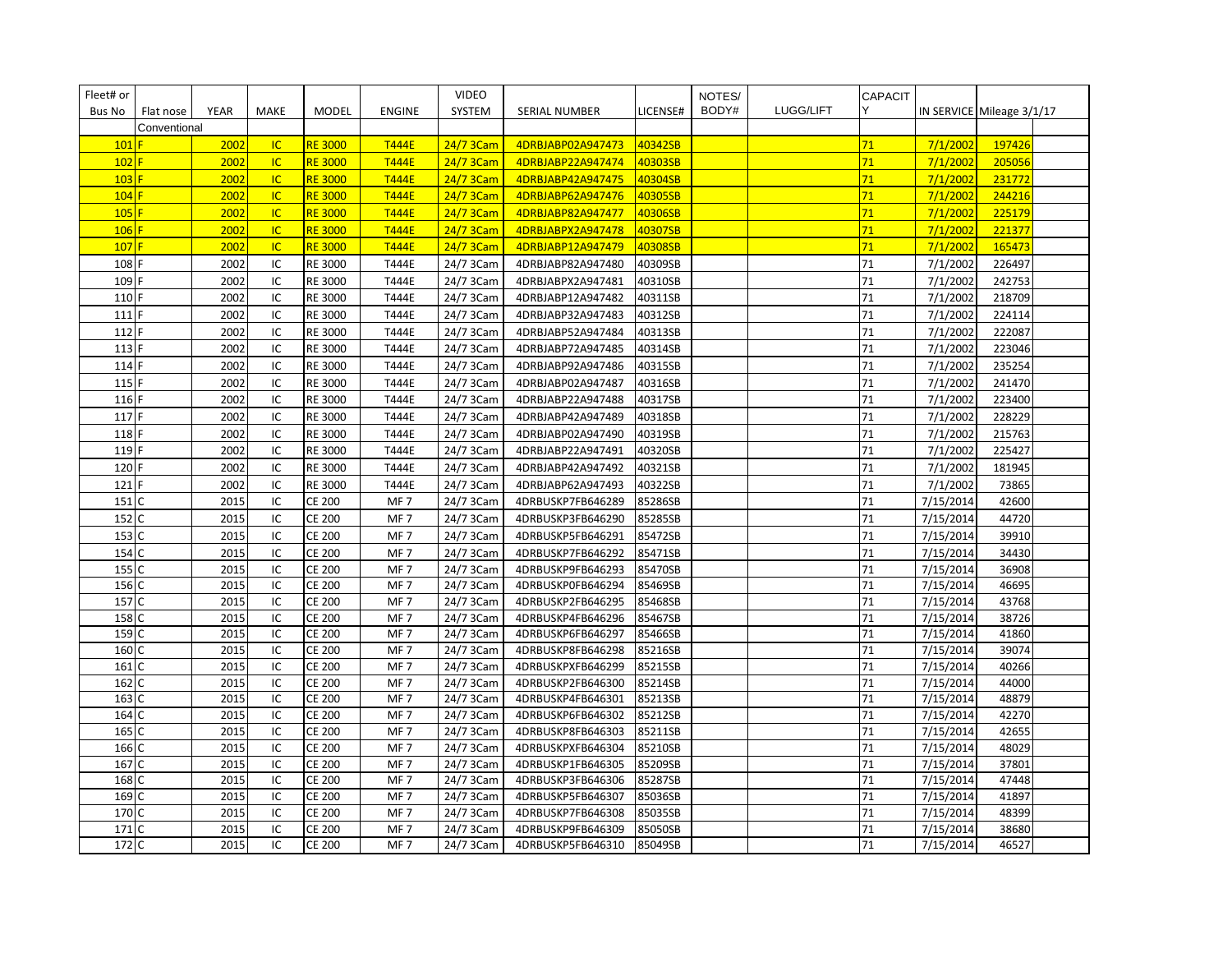| 173 C     | 2015 | IC                     | <b>CE 200</b> | MF <sub>7</sub>        | 24/7 3Cam               | 4DRBUSKP6FB646316 | 85048SB |                  |            | 71       | 7/15/2014 | 34654  |  |
|-----------|------|------------------------|---------------|------------------------|-------------------------|-------------------|---------|------------------|------------|----------|-----------|--------|--|
| 174 C     | 2015 | IC                     | <b>CE 200</b> | MF <sub>7</sub>        | 24/7 3Cam               | 4DRBUSKP8FB646317 | 85047SB |                  |            | 71       | 7/15/2014 | 36714  |  |
| 175 C     | 2015 | IC                     | <b>CE 200</b> | MF <sub>7</sub>        | 24/7 3Cam               | 4DRBUSKP1FB646319 | 85046SB |                  | Lug Comp   | 71       | 7/15/2014 | 41383  |  |
| 176 C     | 2015 | IC                     | <b>CE 200</b> | MF <sub>7</sub>        | 24/7 3Cam               | 4DRBUSKP8FB646320 | 85045SB |                  | Lug Comp   | 71       | 7/15/2014 | 40412  |  |
| 177 C     | 2015 | IC                     | <b>CE 200</b> | MF <sub>7</sub>        | 24/7 3Cam               | 4DRBUSKP1FB646322 | 85044SB |                  | Lift bus   | $47 + 3$ | 7/15/2014 | 28418  |  |
| $201$ F   | 2004 | <b>IC</b>              | <b>RE 200</b> | <b>T444E</b>           | 24/7 3Cam               | 4DRBJABPX4A960752 | 43419SB |                  |            | 72       | 8/20/2003 | 205272 |  |
| $202$ F   | 2004 | IC                     | <b>RE 200</b> | <b>T444E</b>           | 24/7 3Cam               | 4DRBJABP14A960753 | 43418SB |                  |            | 72       | 8/20/2003 | 224415 |  |
| $203$ F   | 2004 | $\overline{IC}$        | <b>RE 200</b> | <b>T444E</b>           | 24/7 3Cam               | 4DRBJABP34A960754 | 43417SB |                  |            | 72       | 8/20/2003 | 144936 |  |
| 204       | 2004 | <b>IC</b>              | <b>RE 200</b> | <b>T444E</b>           | 24/7 3Cam               | 4DRBJABP54A960755 | 43416SB |                  |            | 72       | 8/20/2003 | 220024 |  |
| $205$ F   | 2004 | IC                     | <b>RE 200</b> | <b>T444E</b>           | 24/7 3Cam               | 4DRBJABP74A960756 | 43415SB |                  |            | 72       | 8/20/2003 | 216317 |  |
| $206$ F   | 2004 | <b>IC</b>              | <b>RE 200</b> | <b>T444E</b>           | 24/7 3Cam               | 4DRBJABP94A960757 | 43414SB |                  |            | 72       | 8/20/2003 | 220693 |  |
| 207 F     | 2004 | IC                     | <b>RE 200</b> | T444E                  | 24/7 3Cam               | 4DRBJABP04A960758 | 43413SB |                  |            | 72       | 8/20/2003 | 183605 |  |
| $208$ F   | 2004 | <b>IC</b>              | <b>RE 200</b> | <b>T444E</b>           | 24/7 3Cam               | 4DRBJABP24A960759 | 43412SB |                  |            | 72       | 8/20/2003 |        |  |
| $210$ F   | 2004 | $\overline{IC}$        | <b>RE 200</b> | <b>T444E</b>           | 24/7 3Cam               | 4DRBJABP04A960761 | 43410SB |                  |            | 72       | 8/20/2003 |        |  |
| 211 F     | 2004 | IC                     | <b>RE 200</b> | T444E                  | 24/7 3Cam               | 4DRBJABP24A960762 | 43409SB |                  |            | 72       | 8/20/2003 | 210293 |  |
| 212 F     | 2004 | IC                     | <b>RE 200</b> | T444E                  | 24/7 3Cam               | 4DRBJABP44A960763 | 43408SB |                  |            | 72       | 8/20/2003 | 216424 |  |
| $213$ F   | 2004 | <b>IC</b>              | <b>RE 200</b> | <b>T444E</b>           | 24/7 3Cam               | 4DRBJABP64A960764 | 43407SB |                  |            | 72       | 8/20/2003 | 198456 |  |
| $214$ F   | 2004 | <b>IC</b>              | <b>RE 200</b> | <b>T444E</b>           | 24/7 3Cam               | 4DRBJABP84A960765 | 43406SB |                  |            | 72       | 8/20/2003 | 213612 |  |
| $215$ F   | 2004 | <b>IC</b>              | <b>RE 200</b> | <b>T444E</b>           | 24/7 3Cam               | 4DRBJABPX4A960766 | 43405SB |                  |            | 72       | 8/20/2003 | 220168 |  |
| $216$ F   | 2004 | <b>IC</b>              | <b>RE 200</b> | <b>T444E</b>           | 24/7 3Cam               | 4DRBJABP14A960767 | 43404SB |                  |            | 72       | 8/20/2003 | 220435 |  |
| 217 F     | 2004 | IC                     | <b>RE 200</b> | T444E                  | 24/7 3Cam               | 4DRBJABP34A960768 | 43402SB |                  |            | 72       | 8/20/2003 | 220318 |  |
| 218 F     | 2004 | IC                     | <b>RE 200</b> | T444E                  | 24/7 3Cam               | 4DRBJABP54A960769 | 43403SB |                  |            | 72       | 8/20/2003 | 203749 |  |
| 219 F     | 2004 | IC                     | <b>RE 200</b> | T444E                  | 24/7 3Cam               | 4DRBJABP14A960770 | 43401SB |                  |            | 72       | 8/20/2003 | 215448 |  |
| $220$ F   | 2004 | IC                     | <b>RE 200</b> | <b>T444E</b>           | 24/7 3Cam               | 4DRBJABP34A960771 | 43375SB |                  |            | 72       | 8/20/2003 | 209243 |  |
| 223 F     | 2004 | IC                     | <b>RE 200</b> | T444E                  | 24/7 3Cam               | 4DRBJABP94A960774 | 43372SB | Seat Belt        |            | 72       | 8/20/2003 | 192883 |  |
| $225$ F   | 2004 | <b>IC</b>              | <b>RE 200</b> | <b>T444E</b>           | 24/7 3Cam               | 4DRBJABP24A960776 | 43370SB | <b>Seat Belt</b> |            | 72       | 8/20/2003 |        |  |
| 227 F     | 2004 | IC                     | <b>RE 200</b> | T444E                  | 24/7 3Cam               | 4DRBJABP64A960778 | 43369SB |                  | Luggage    | 72       | 8/20/2003 | 219552 |  |
| $228$ F   | 2004 | IC                     | <b>RE 200</b> | <b>T444E</b>           | 24/7 3Cam               | 4DRBJABP84A960779 | 43420SB |                  | Lift bus   | $39 + 3$ | 8/20/2003 | 134427 |  |
| 250 C     | 2016 | IC                     | 4600          | 6.7                    | 24/7 3 cam              | 4DRBUC8P9GB269169 | 90089SB | cummins          |            | 71       | 9/9/2015  | 35262  |  |
| 251 C     | 2016 | IC                     | 4600          | 6.7                    | 24/7 3 cam              | 4DRBUC8P5GB269170 | 90075SB | cummins          |            | 71       | 9/9/2015  | 26870  |  |
| 252 C     | 2016 | IC                     | 4600          | 6.7                    | 24/7 3 cam              | 4DRBUC8P7GB269171 | 90076SB | cummins          |            | 71       | 9/9/2015  | 31067  |  |
| 253 C     | 2016 | IC                     | 4600          | 6.7                    | 24/7 3 cam              | 4DRBUC8P9GB269172 | 90077SB | cummins          |            | 71       | 9/9/2015  | 25197  |  |
| 254 C     | 2016 | IC                     | 4600          | 6.7                    | 24/7 3 cam              | 4DRBUC8P0GB269173 | 90078SB | cummins          |            | 71       | 9/9/2015  | 21844  |  |
| 255 C     | 2016 | IC                     | 4600          | 6.7                    | 24/7 3 cam              | 4DRBUC8P2GB269174 | 70079SB | cummins          |            | 71       | 9/9/2015  | 25624  |  |
| 256 C     | 2016 | IC                     | 4600          | 6.7                    | 24/7 3 cam              | 4DRBUC8P4GB269175 | 90080SB | cummins          |            | 71       | 9/9/2015  | 26460  |  |
| 257 C     | 2016 | IC                     | 4600          | 6.7                    | 24/7 3 cam              | 4DRBUC8P6GB269176 | 90081SB | cummins          |            | 71       | 9/9/2015  | 31018  |  |
| 258 C     | 2016 | IC                     | 4600          | 6.7                    | 24/7 3 cam              | 4DRBUC8P8GB269177 | 90082SB | cummins          |            | 71       | 9/9/2015  | 31119  |  |
| 259 C     | 2016 | IC                     | 4600          | 6.7                    | 24/7 3 cam              | 4DRBUC8PXGB269178 | 90083SB | cummins          |            | 71       | 9/9/2015  | 29739  |  |
| 260 C     | 2016 | IC                     | 4600          | 6.7                    | 24/7 3 cam              | 4DRBUC8P1GB269179 | 90084SB | cummins          |            | 71       | 9/9/2015  | 26263  |  |
| 261 C     | 2016 | IC                     | 4600          | 6.7                    | $\overline{24/7}$ 3 cam | 4DRBUC8P8GB269180 | 90085SB | cummins          |            | 71       | 9/9/2015  | 29500  |  |
| 262 C     | 2016 | IC                     | 4600          | 6.7                    | 24/7 3 cam              | 4DRBUC8PXGB269181 | 90086SB | cummins          |            | 71       | 9/9/2015  | 27282  |  |
| 263<br>IC | 2016 | IC                     | 4600          | 6.7                    | 24/7 3 cam              | 4DRBUC8P1GB269182 | 90087SB | cummins          |            | 71       | 9/9/2015  | 24808  |  |
| 264 C     | 2016 | IC                     | 4600          | 6.7                    | 24/7 3 cam              | 4DRBUC8P3GB269183 | 90088SB | cummins          |            | 71       | 9/9/2015  | 30477  |  |
| 300 C     |      | 2017 BLUEBIRD VISION   |               | 6.7 Cummins            | 24/7 3 cam              | 1BAKGCPA3HF332101 | 91653SB | F470712          | Air Brakes | 72       | 6/1/2016  | 10827  |  |
| 301 C     | 2017 | <b>BLUEBIRD VISION</b> |               | 6.7 Cummins            | 24/7 3 cam              | 1BAKGCPA4HF332102 | 91652SB | F470713          | Air Brakes | 72       | 6/1/2016  | 6796   |  |
| 302 C     | 2017 | <b>BLUEBIRD VISION</b> |               | 6.7 Cummins            | 24/7 3 cam              | 1BAKGVPA3HF332103 | 91651SB | F470714          | Air Brakes | 72       | 6/1/2016  | 10369  |  |
| 303 C     |      | 2017 BLUEBIRD VISION   |               | 6.7 Cummins 24/7 3 cam |                         | 1BAKGCPA5HF332104 | 90000SB | F470715          | Air Brakes | 72       | 6/1/2016  | 11671  |  |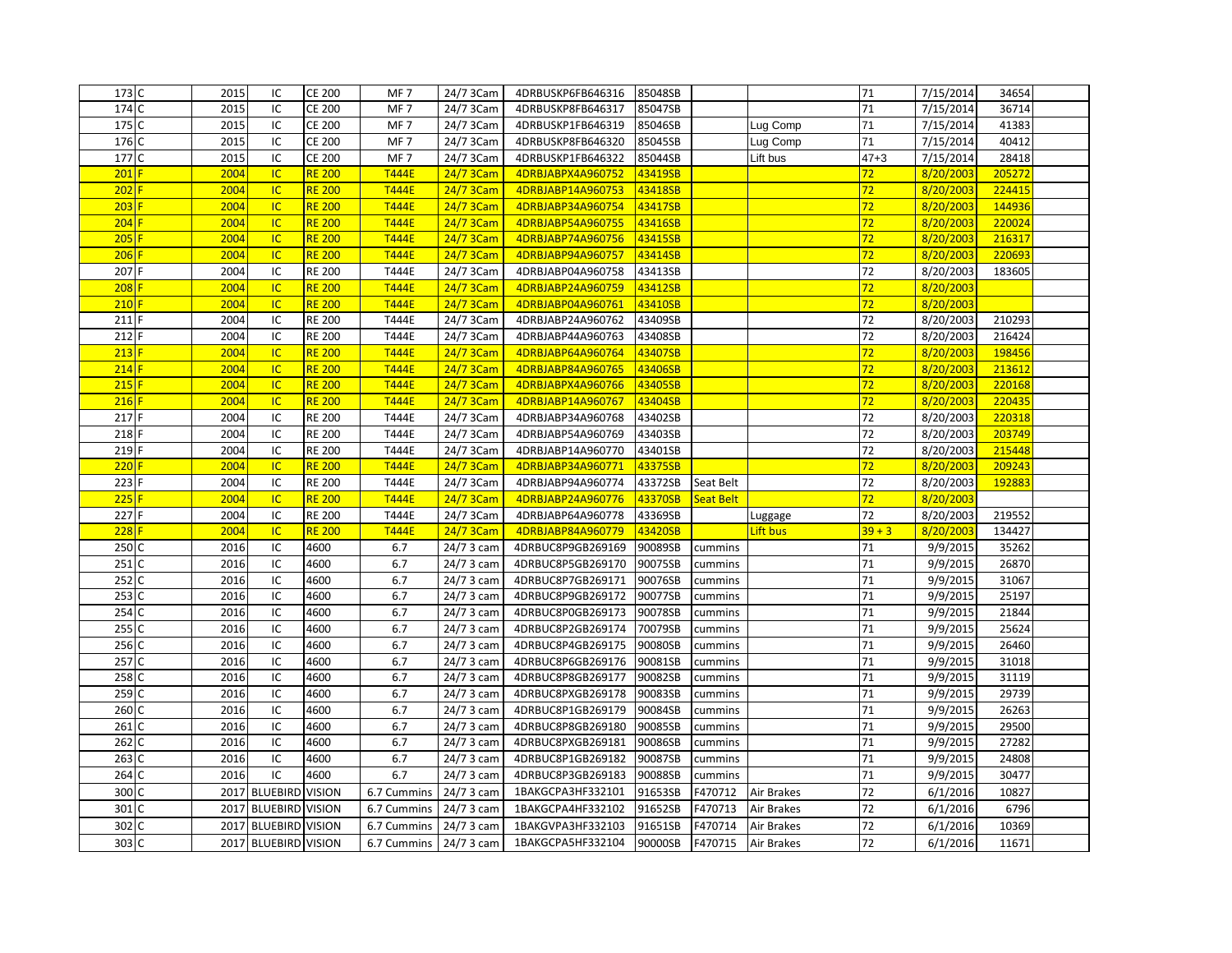| 304 C               |              | 2017 BLUEBIRD VISION   |                                | 6.7 Cummins    | 24/7 3 cam             | 1BAKGCPA7HF332105                      | 89999SB            | F470716                  | Air Brakes          | 72       | 6/1/2016             | 12590            |  |
|---------------------|--------------|------------------------|--------------------------------|----------------|------------------------|----------------------------------------|--------------------|--------------------------|---------------------|----------|----------------------|------------------|--|
| 305<br>C            | 2017         | <b>BLUEBIRD VISION</b> |                                | 6.7 Cummins    | 24/7 3 cam             | 1BAKGCPA9HF332106                      | 89998SB            | F470717                  | Air Brakes          | 72       | 6/1/2016             | 7949             |  |
| 306 C               | 2017         | <b>BLUEBIRD VISION</b> |                                | 6.7 Cummins    | 24/7 3 cam             | 1BAKGCPA0HF332107                      | 89997SB            | F470718                  | Air Brakes          | 72       | 6/1/2016             | 11940            |  |
| 307<br>C            | 2017         | <b>BLUEBIRD VISION</b> |                                | 6.7 Cummins    | 24/7 3 cam             | 1BAKGCPA2HF332108                      | 89996SB            | F470719                  | Air Brakes          | 72       | 6/1/2016             | 13803            |  |
| 308<br>C            | 2017         | <b>BLUEBIRD VISION</b> |                                | 6.7 Cummins    | 24/7 3 cam             | 1BAKGCPA4HF332109                      | 89995SB            | F470720                  | Air Brakes          | 72       | 6/1/2016             | 10789            |  |
| 309 C               | 2017         | <b>BLUEBIRD VISION</b> |                                | 6.7 Cummins    | 24/7 3 cam             | 1BAKGCPA0HF332110                      | 89994SB            | F470721                  | Air Brakes          | 72       | 6/1/2016             | 8586             |  |
| 310 C               | 2017         | <b>BLUEBIRD VISION</b> |                                | 6.7 Cummins    | 24/7 3 cam             | 1BAKGCPA2HF332111                      | 89993SB            | F470722                  | Air Brakes          | 72       | 6/1/2016             | 8648             |  |
| 311 C               |              | 2017 BLUEBIRD VISION   |                                | 6.7 Cummins    | 24/7 3 cam             | 1BAKGCPA4HF332112                      | 89992SB            | F470723                  | Air Brakes          | 72       | 6/1/2016             | 7207             |  |
| 312 C               | 2017         | <b>BLUEBIRD VISION</b> |                                | 6.7 Cummins    | 24/7 3 cam             | 1BAKGCPA6HF332113                      | 89991SB            | F470724                  | Air Brakes          | 72       | 6/1/2016             | 8759             |  |
| 313 C               | 2017         | <b>BLUEBIRD VISION</b> |                                | 6.7 Cummins    | 24/7 3 cam             | 1BAKGCPA8HF332114                      | 89990SB            | F470725                  | Air Brakes          | 72       | 6/1/2016             | 10138            |  |
| 314 C               | 2017         | <b>BLUEBIRD VISION</b> |                                | 6.7 Cummins    | 24/7 3 cam             | 1BAKGCPAXHF332115                      | 89989SB            | F470726                  | Air Brakes          | 72       | 6/1/2016             | 10274            |  |
| $315$ C             | 2017         | <b>BLUEBIRD VISION</b> |                                | 6.7 Cummins    | 24/7 3 cam             | 1BAKGCPA1HF332116                      | 89988BB            | F470727                  | Air Brakes          | 72       | 6/1/2016             | 10288            |  |
| 316 C               | 2017         | <b>BLUEBIRD VISION</b> |                                | 6.7 Cummins    | 24/7 3 cam             | 1BAKGCPA3HF332117                      | 89987SB            | F470728                  | Air Brakes          | 72       | 6/1/2016             | 11433            |  |
| 317 C               | 2017         | <b>BLUEBIRD VISION</b> |                                | 6.7 Cummins    | 24/7 3 cam             | 1BAKGCPA5HF332118                      |                    | F470729                  | Air Brakes          | 72       | 6/1/2016             | 8653             |  |
| 318 C               | 2017         | <b>BLUEBIRD VISION</b> |                                | 6.7 Cummins    | 24/7 3 cam             | 1BAKGCPA7HF332119                      | 89985SB            | F470730                  | Air Brakes          | 72       | 6/1/2016             | 10132            |  |
| 319 C               | 2017         | <b>BLUEBIRD VISION</b> |                                | 6.7 Cummins    | 24/7 3 cam             | 1BAKGCPA3HF332120                      | 89984SB            | F470731                  | Air Brakes          | 72       | 6/1/2016             | 12274            |  |
| 320 C               | 2017         | <b>BLUEBIRD VISION</b> |                                | 6.7 Cummins    | 24/7 3 cam             | 1BAKGCPA5HF332121                      | 89983SB            | F470732                  | Air Brakes          | 72       | 6/1/2016             | 9805             |  |
| 321 C               | 2017         | <b>BLUEBIRD VISION</b> |                                | 6.7 Cummins    | 24/7 3 cam             | 1BAKGCPA7HF332122                      | 89982SB            | F470733                  | Air Brakes          | 72       | 6/1/2016             | 10477            |  |
| 322 C               | 2017         | <b>BLUEBIRD VISION</b> |                                | 6.7 Cummins    | 24/7 3 cam             | 1BAKGCPA9HF332123                      | 89981SB            | F470734                  | Air Brakes          | 72       | 6/1/2016             | 8564             |  |
| 323<br>l C          | 2017         | <b>BLUEBIRD VISION</b> |                                | 6.7 Cummins    | 24/7 3 cam             | 1BAKGCPA0HF332124                      | 89980SB            | F470735                  | Air Brakes          | 72       | 6/1/2016             | 6382             |  |
| 324<br>C            | 2017         | <b>BLUEBIRD VISION</b> |                                | 6.7 Cummins    | 24/7 3 cam             | 1BAKGCPA4HF332126                      | 89978SB            | F470737                  | Luggage Air Brakes  | 72       | 6/1/2016             | 9126             |  |
| 325<br>l C          | 2017         | <b>BLUEBIRD VISION</b> |                                | 6.7 Cummins    | 24/7 3 cam             | 1BAKGCPA2HF332125                      | 89979SB            | F470736                  | Luggage Air Brakes  | 72       | 6/1/2016             | 9007             |  |
| 326<br>$\mathsf{C}$ | 2017         | <b>BLUEBIRD VISION</b> |                                | 6.7 Cummins    | 24/7 3 cam             | 1BAKGCPA6HF332127                      | 89977SB            | F470738                  | Lift bus Air Brakes | 48+3     | 6/1/2016             | 13355            |  |
| 601<br>$\epsilon$   | 2008         | IC                     | <b>CE 200</b>                  | DT466          | 24/7 3Cam              | 4DRBUAAP88B493002                      | 72727SB            | Tilt wheel               |                     | 71       | 8/2/2007             | 155179           |  |
| 602                 | 2008         | IC                     | <b>CE 300</b>                  | DT466          | 24/7 3Cam              | 4DRBUAAPX8B493003                      | 72726SB            | Tilt wheel               |                     | 71       | 8/8/2007             | 148713           |  |
| 603<br>$\mathsf{C}$ | 2008         | IC                     | <b>CE 300</b>                  | DT466          | 24/7 3Cam              | 4DRBUAAP18B493004                      | 72725SB            | Tilt wheel               |                     | 71       | 8/8/2007             | 134474           |  |
| 604<br>C            | 2008         | IC                     | <b>CE 300</b>                  | DT466          | 24/7 3Cam              | 4DRBUAAP38B493005                      | 72724SB            | Tilt wheel               |                     | 71       | 8/8/2007             | 125903           |  |
| 605<br>C            | 2008         | IC                     | <b>CE 300</b>                  | DT466          | 24/7 3Cam              | 4DRBUAAP58B493006                      | 72723SB            | Tilt wheel               |                     | 71       | 8/8/2007             | 141884           |  |
| 606 C               | 2008         | IC                     | <b>CE 300</b>                  | DT466          | 24/7 3Cam              | 4DRBUAAP78B493007                      | 72722SB            | Tilt wheel               |                     | 71       | 8/8/2007             | 133882           |  |
| 608 C               | 2008         | IC                     | <b>CE 300</b>                  | DT466          | 24/7 3Cam              | 4DRBUAAP08B493009                      | 72720SB            | Tilt wheel               |                     | 71       | 8/8/2007             | 159310           |  |
| 610 C               | 2008         | IC                     | <b>CE 300</b>                  | DT466          | 24/7 3Cam              | 4DRBUAAP98B493011                      | 72718SB            | Tilt wheel               |                     | 71       | 8/8/2007             | 132522           |  |
| 611                 | 2008         | IC                     | <b>CE 300</b>                  | DT466          | 24/7 3Cam              | 4DRBUAAP08B493012                      | 72717SB            | Tilt wheel               |                     | 71       | 8/8/2007             | 144369           |  |
| 612 C               | 2008         | IC                     | <b>CE 300</b>                  | DT466          | 24/7 3Cam              | 4DRBUAAP28B493013                      | 72716SB            | Tilt wheel               |                     | 71       | 8/8/2007             | 143066           |  |
| 613<br>C            | 2008         | IC                     | <b>CE 300</b>                  | DT466          | 24/7 3Cam              | 4DRBUAAP48B493014                      | 72715SB            | <b>Tilt wheel</b>        |                     | 71       | 8/8/2007             | 133118           |  |
| 614 C<br>615<br>IC  | 2008<br>2008 | IC<br>IC               | <b>CE 300</b><br><b>CE 300</b> | DT466<br>DT466 | 24/7 3Cam              | 4DRBUAAP68B493015                      | 72714SB            | Tilt wheel<br>Tilt wheel |                     | 71<br>71 | 8/8/2007<br>8/8/2007 | 135163<br>146811 |  |
| 616 C               | 2008         | IC                     | <b>CE 300</b>                  | DT466          | 24/7 3Cam<br>24/7 3Cam | 4DRBUAAP88B493016<br>4DRBUAAP38B493926 | 72713SB<br>72712SB | Tilt wheel               |                     | 71       | 6/22/2007            | 112102           |  |
| 618 C               | 2008         | IC                     | <b>CE 300</b>                  | DT466          | 24/7 3Cam              | 4DRBUAAP78B493928                      | 72710SB            |                          |                     | 71       | 6/22/2007            | 135309           |  |
| 619 C               | 2008         | IC                     | <b>CE 300</b>                  | DT466          | 24/7 3Cam              | 4DRBUAAP98B493929                      | 72709SB            |                          |                     | 71       | 6/22/2007            | 146017           |  |
| 620 C               | 2008         | IC                     | <b>CE 300</b>                  | DT466          | 24/7 3Cam              | 4DRBUAAP58B493930                      | 72708SB            |                          |                     | 71       | 6/22/2007            | 149301           |  |
| 621<br>C            | 2008         | IC                     | <b>CE 300</b>                  | DT466          | 24/7 3Cam              | 4DRBUAAP78B493931                      | 72701SB            |                          |                     | 71       | 6/22/2007            | 132594           |  |
| 622 C               | 2008         | IC                     | <b>CE 300</b>                  | DT466          | 24/7 3Cam              | 4DRBUAAP98B493932                      | 72702SB            |                          |                     | 71       | 6/22/2007            | 125006           |  |
| 623<br>C            | 2008         | IC                     | <b>CE 300</b>                  | DT466          | 24/7 3Cam              | 4DRBUAAP08B493933                      | 72703SB            |                          |                     | 71       | 6/22/2007            | 135682           |  |
| 624 C               | 2008         | IC                     | <b>CE 300</b>                  | DT466          | 24/7 3Cam              | 4DRBUAAP28B493934                      | 72704SB            |                          |                     | 71       | 6/22/2007            | 138955           |  |
| 625<br>$\mathsf{C}$ | 2008         | IC                     | <b>CE 300</b>                  | DT466          | 24/7 3Cam              | 4DRBUAAP48B493935                      | 72705SB            |                          |                     | 71       | 6/22/2007            | 142648           |  |
| 626 C               | 2008         | IC                     | <b>CE 300</b>                  | DT466          | 24/7 3Cam              | 4DRBUAAP68B493936                      | 72706SB            |                          |                     | 71       | 6/22/2007            | 137807           |  |
| 627 C               | 2008         | IC                     | <b>CE 300</b>                  | DT466          | 24/7 3Cam              | 4DRBUAAP88B493937                      | 72707SB            |                          |                     | 71       | 8/15/2008            | 150131           |  |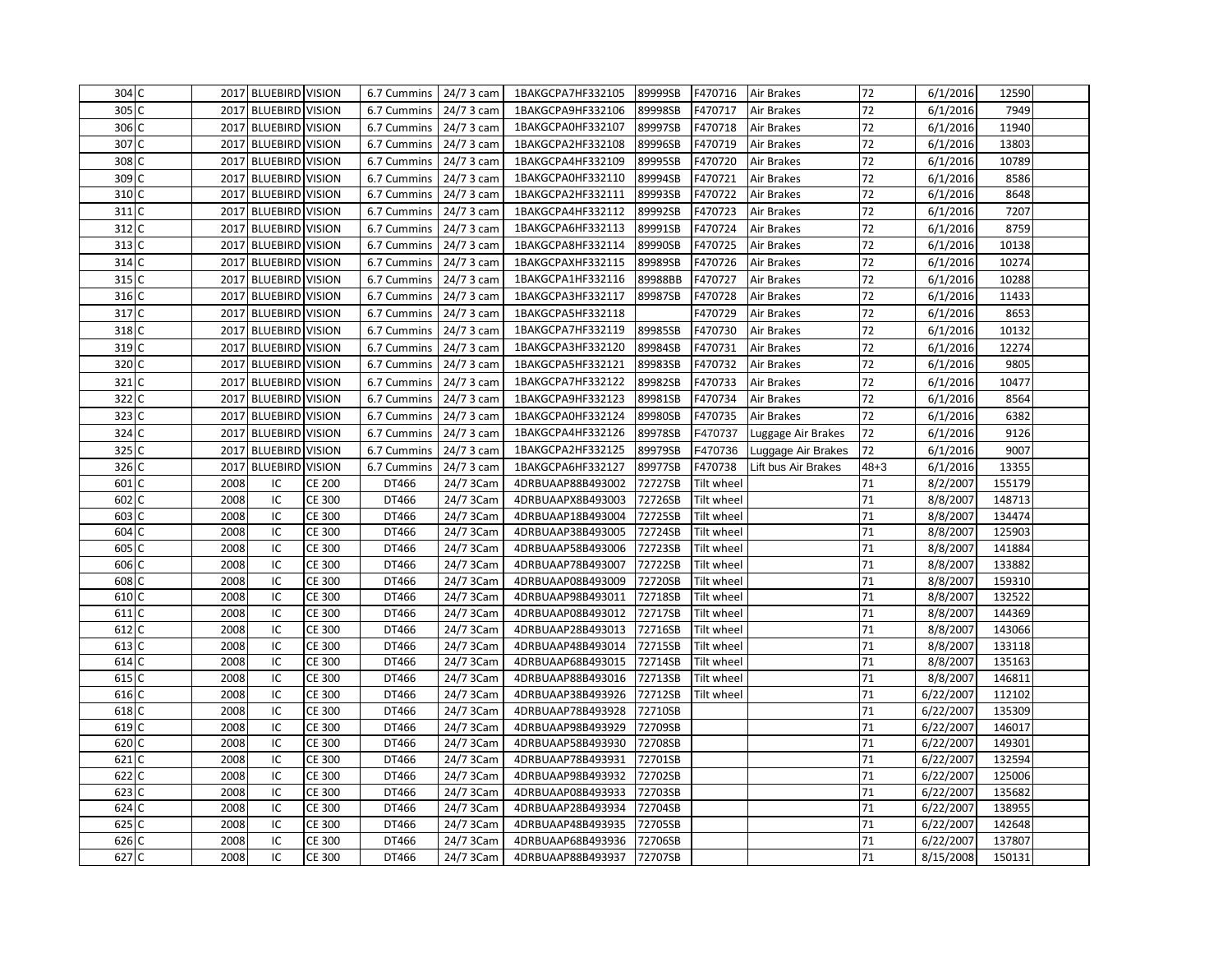| 628 C | 2008 | IC | <b>CE 300</b> | DT466       | 24/7 3Cam  | 4DRBUAAPX8B493938 71900SB |         | 71 | 6/22/2007 | 131947 |
|-------|------|----|---------------|-------------|------------|---------------------------|---------|----|-----------|--------|
| 750 F | 2010 | IC | <b>FE</b>     | <b>MFDT</b> | 24/7 2 cam | 4DRBVAAP1AA181984         | 67178SB | 72 | 5/27/2009 | 100417 |
| 751 F | 2010 | IC | FE            | <b>MFDT</b> | 24/7 2 cam | 4DRBVAAP9AA182025         | 68598SB | 72 | 7/10/2009 | 97999  |
| 752 F | 2010 | IC | FE            | <b>MFDT</b> | 24/7 2 cam | 4DRBVAAP0AA182026         | 67179SB | 72 | 6/5/2009  | 92046  |
| 753 F | 2010 | IC | <b>FE</b>     | <b>MFDT</b> | 24/7 2 cam | 4DRBVAAP2AA182027         | 67180SB | 72 | 6/5/2009  | 110141 |
| 754 F | 2010 | IC | FE            | <b>MFDT</b> | 24/7 2 cam | 4DRBVAAP4AA182028         | 67181SB | 72 | 6/5/2009  | 119785 |
| 755 F | 2010 | IC | FE            | <b>MFDT</b> | 24/7 2 cam | 4DRBVAAP6AA182029         | 67182SB | 72 | 6/5/2009  | 110312 |
| 756 F | 2010 | IC | FE            | <b>MFDT</b> | 24/7 2 cam | 4DRBVAAP2AA182030         | 67183SB | 72 | 6/5/2009  | 96496  |
| 757 F | 2010 | IC | FE            | <b>MFDT</b> | 24/7 2 cam | 4DRBVAAP4AA182031         | 67184SB | 72 | 6/5/2009  | 104531 |
| 758 F | 2010 | IC | FE            | <b>MFDT</b> | 24/7 2 cam | 4DRBVAAP6AA182032         | 67185SB | 72 | 6/5/2009  | 86865  |
| 759 F | 2010 | IC | FE            | <b>MFDT</b> | 24/7 2 cam | 4DRBVAAP8AA182033         | 67177SB | 72 | 6/5/2009  | 108091 |
| 760 F | 2010 | IC | FE            | <b>MFDT</b> | 24/7 2 cam | 4DRBVAAPXAA182034         | 67176SB | 72 | 6/5/2009  | 104179 |
| 761 F | 2010 | IC | FE            | <b>MFDT</b> | 24/7 2 cam | 4DRBVAAP1AA182035         | 68597SB | 72 | 7/10/2009 | 93822  |
| 762 F | 2010 | IC | FE            | <b>MFDT</b> | 24/7 2 cam | 4DRBVAAP3AA182036         | 68565SB | 72 | 7/10/2009 | 102706 |
| 763 F | 2010 | IC | FE            | <b>MFDT</b> | 24/7 2 cam | 4DRBVAAP5AA182037         | 68564SB | 72 | 7/10/2009 | 116739 |
| 764 F | 2010 | IC | FE            | <b>MFDT</b> | 24/7 2 cam | 4DRBVAAP7AA182038         | 68563SB | 72 | 7/10/2009 | 103815 |
| 765 F | 2010 | IC | <b>FE</b>     | <b>MFDT</b> | 24/7 2 cam | 4DRBVAAP9AA182039         | 68562SB | 72 | 7/10/2009 | 90867  |
| 766 F | 2010 | IC | FE            | <b>MFDT</b> | 24/7 2 cam | 4DRBVAAP5AA182040         | 68561SB | 72 | 7/10/2009 | 92868  |
| 767 F | 2010 | IC | FE            | <b>MFDT</b> | 24/7 2 cam | 4DRBVAAP7AA182041         | 68560SB | 72 | 7/10/2009 | 108241 |
| 768 F | 2010 | IC | FE            | <b>MFDT</b> | 24/7 2 cam | 4DRBVAAP9AA182042         | 68559SB | 72 | 7/10/2009 | 87563  |
| 769 F | 2010 | IC | FE            | <b>MFDT</b> | 24/7 2 cam | 4DRBVAAP0AA182043         | 68567SB | 72 | 7/10/2009 | 89703  |
| 770 F | 2010 | IC | FE            | <b>MFDT</b> | 24/7 2 cam | 4DRBVAAP2AA182044         | 68580SB | 72 | 7/10/2009 | 112826 |
| 771 F | 2010 | IC | FE            | <b>MFDT</b> | 24/7 2 cam | 4DRBVAAP4AA182045         | 68584SB | 72 | 7/17/2009 | 98954  |
| 772 F | 2010 | IC | <b>FE</b>     | <b>MFDT</b> | 24/7 2 cam | 4DRBVAAP6AA182046         | 68582SB | 72 | 7/10/2009 | 99404  |
| 773 F | 2010 | IC | FE            | <b>MFDT</b> | 24/7 2 cam | 4DRBVAAP8AA182047         | 68583SB | 72 | 7/10/2009 | 93357  |
| 774 F | 2010 | IC | FE            | <b>MFDT</b> | 24/7 2 cam | 4DRBVAAPXAA182048         | 68577SB | 72 | 7/10/2009 | 104694 |
| 775 F | 2010 | IC | FE            | <b>MFDT</b> | 24/7 2 cam | 4DRBVAAP1AA182049         | 68588SB | 72 | 7/17/2009 | 97302  |
| 776 F | 2010 | IC | FE            | <b>MFDT</b> | 24/7 2 cam | 4DRBVAAP8AA182050         | 84712SB | 72 | 7/17/2009 | 107656 |
| 777 F | 2010 | IC | FE            | <b>MFDT</b> | 24/7 2 cam | 4DRBVAAPXAA182051         | 68589SB | 72 | 7/17/2009 | 112583 |
| 778 F | 2010 | IC | FE            | <b>MFDT</b> | 24/7 2 cam | 4DRBVAAP1AA182052         | 68578SB | 72 | 7/17/2009 | 116788 |
| 779 F | 2010 | IC | <b>FE</b>     | <b>MFDT</b> | 24/7 2 cam | 4DRBVAAP3AA182053         | 68579SB | 72 | 7/17/2009 | 101114 |
| 780 F | 2010 | IC | FE            | <b>MFDT</b> | 24/7 2 cam | 4DRBVAAP5AA182054         | 68586SB | 72 | 7/17/2009 | 89961  |
| 781   | 2010 | IC | FE            | <b>MFDT</b> | 24/7 2 cam | 4DRBVAAP7AA182055         | 68585SB | 72 | 7/17/2009 | 80401  |
| 782 F | 2010 | IC | FE            | <b>MFDT</b> | 24/7 2 cam | 4DRBVAAP9AA182056         | 68581SB | 72 | 7/17/2009 | 100607 |
| 783   | 2010 | IC | <b>FE</b>     | <b>MFDT</b> | 24/7 2 cam | 4DRBVAAP0AA182057         | 68568SB | 72 | 7/17/2009 | 104167 |
| 784   | 2010 | IC | FE            | <b>MFDT</b> | 24/7 2 cam | 4DRBVAAP2AA182058         | 68576SB | 72 | 7/17/2009 | 102852 |
| 785   | 2010 | IC | <b>FE</b>     | <b>MFDT</b> | 24/7 2 cam | 4DRBVAAP4AA182059         | 84734SB | 72 | 7/17/2009 | 103102 |
| 786 F | 2010 | IC | FE            | <b>MFDT</b> | 24/7 2 cam | 4DRBVAAP0AA182060         | 68593SB | 72 | 7/17/2009 | 91564  |
| 787 F | 2010 | IC | FE            | <b>MFDT</b> | 24/7 2 cam | 4DRBVAAP2AA182061         | 84718SB | 72 | 7/24/2009 | 105044 |
| 788 F | 2010 | IC | FE            | <b>MFDT</b> | 24/7 2 cam | 4DRBVAAP4AA182062         | 68574SB | 72 | 7/24/2009 | 113388 |
| 789 F | 2010 | IC | FE            | <b>MFDT</b> | 24/7 2 cam | 4DRBVAAP6AA182063         | 68591SB | 72 | 7/24/2009 | 114394 |
| 790 F | 2010 | IC | FE            | <b>MFDT</b> | 24/7 2 cam | 4DRBVAAP8AA182064         | 68575SB | 72 | 7/24/2009 | 96929  |
| 791 F | 2010 | IC | FE            | <b>MFDT</b> | 24/7 2 cam | 4DRBVAAPXAA182065         | 68590SB | 72 | 7/24/2009 | 92710  |
| 792 F | 2010 | IC | <b>FE</b>     | <b>MFDT</b> | 24/7 2 cam | 4DRBVAAP1AA182066         | 68594SB | 72 | 7/24/2009 | 98113  |
| 793 F | 2010 | IC | <b>FE</b>     | <b>MFDT</b> | 24/7 2 cam | 4DRBVAAP3AA182067         | 68569SB | 72 | 7/24/2009 | 110050 |
| 794 F | 2010 | IC | FE            | <b>MFDT</b> | 24/7 2 cam | 4DRBVAAP5AA182068         | 68595SB | 72 | 7/24/2009 | 102069 |
| 795 F | 2010 | IC | FE            | <b>MFDT</b> | 24/7 2 cam | 4DRBVAAP7AA182069         | 68572SB | 72 | 7/24/2009 | 87350  |
| 796 F | 2010 | IC | <b>FE</b>     | <b>MFDT</b> | 24/7 2 cam | 4DRBVAAP3AA182070         | 68596SB | 72 | 7/24/2009 | 106059 |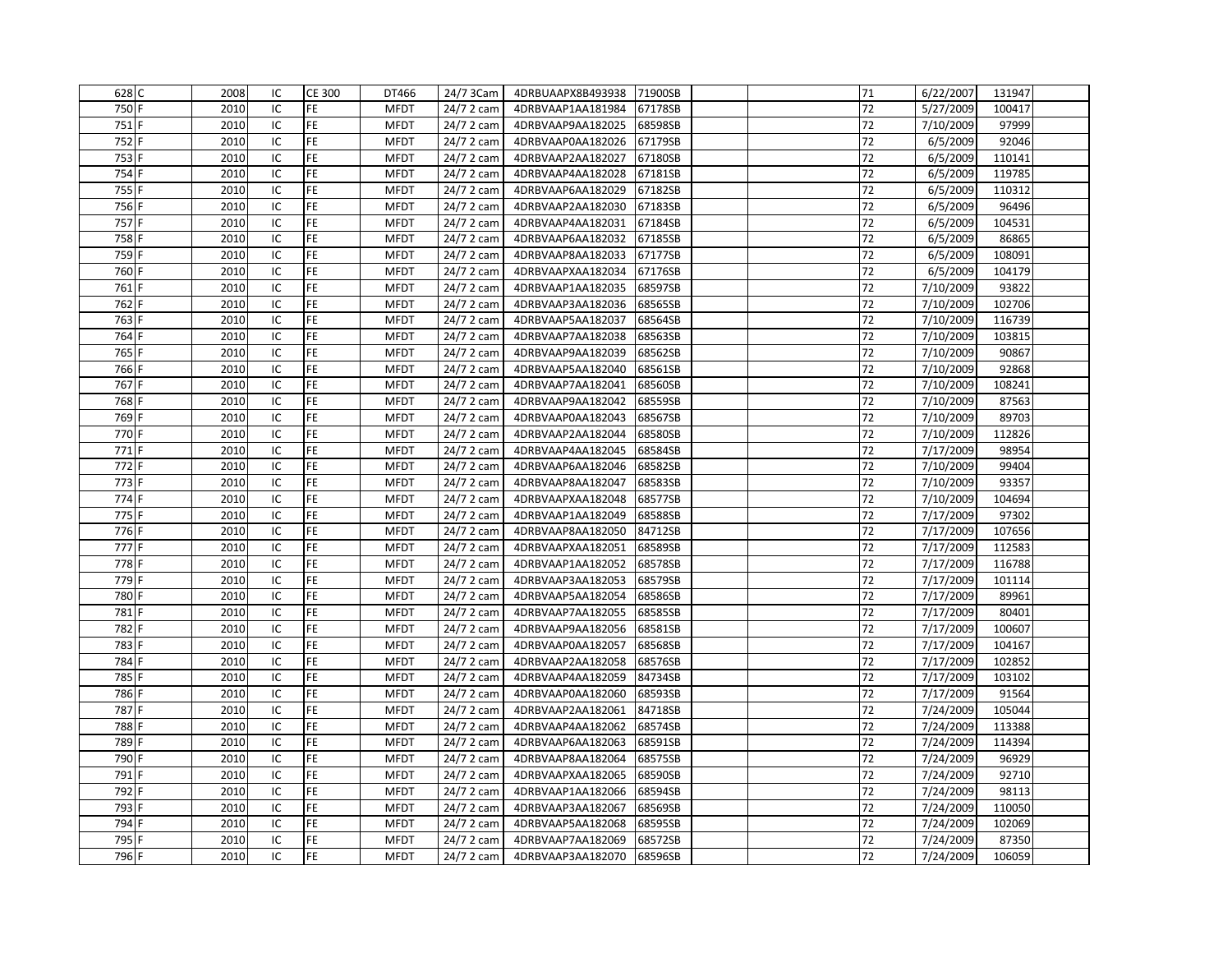| 797 F                | 2010 | IC        | <b>FE</b>      | <b>MFDT</b>  | 24/7 2 cam | 4DRBVAAP5AA182071 68571SB |          |           |          | 72              | 7/24/2009 | 97500  |  |
|----------------------|------|-----------|----------------|--------------|------------|---------------------------|----------|-----------|----------|-----------------|-----------|--------|--|
| 798 F                | 2010 | IC        | FE.            | <b>MFDT</b>  | 24/7 2 cam | 4DRBVAAP7AA182072         | 68570SB  |           |          | 72              | 7/24/2009 | 104290 |  |
| 799 F                | 2010 | IC        | FE.            | <b>MFDT</b>  | 24/7 2 cam | 4DRBVAAP9AA182073         | 68566SB  |           |          | 72              | 7/24/2009 | 110652 |  |
| 800 C                | 2013 | IC        | <b>CE 300</b>  | MF7          | 24/7 2 cam | 4DRBUSKP9DB236641         | 77104SB  |           |          | 71              | 6/26/2012 | 69567  |  |
| 801 C                | 2013 | IC        | <b>CE 300</b>  | MF7          | 24/7 2 cam | 4DRBUSKP0DB236642         | 77103SB  |           |          | 71              | 6/26/2012 | 86390  |  |
| 802<br>l C           | 2013 | IC        | <b>CE 300</b>  | MF7          | 24/7 2 cam | 4DRBUSKPXDB236647         | 76548SB  |           |          | 71              | 6/26/2012 | 78043  |  |
| 803 C                | 2013 | IC        | <b>CE 300</b>  | MF7          | 24/7 2 cam | 4DRBUSKP4DB236644         | 77101SB  |           |          | 71              | 6/26/2012 | 76193  |  |
| 804<br>C             | 2013 | IC        | <b>CE 300</b>  | MF7          | 24/7 2 cam | 4DRBUSKP6DB236645         | 76550SB  |           |          | 71              | 6/26/2012 | 81662  |  |
| 805<br>C             | 2013 | IC        | <b>CE 300</b>  | MF7          | 24/7 2 cam | 4DRBUSKP8DB236646         | 76549SB  |           |          | 71              | 6/26/2012 | 80063  |  |
| 806<br>$\mathcal{C}$ | 2013 | IC        | <b>CE 300</b>  | MF7          | 24/7 2 cam | 4DRBUSKP2DB236643         | 77102SB  |           |          | 71              | 6/26/2012 | 69007  |  |
| 807<br>$\mathsf{C}$  | 2013 | IC        | <b>CE 300</b>  | MF7          | 24/7 2 cam | 4DRBUSKP1DB236648         | 76547SB  |           |          | 71              | 6/26/2012 | 64243  |  |
| 808                  | 2013 | IC        | <b>CE 300</b>  | MF7          | 24/7 2 cam | 4DRBUSKP3DB236649         | 76546SB  |           |          | 71              | 6/26/2012 | 81472  |  |
| 809<br>l C           | 2013 | IC        | <b>CE 300</b>  | MF7          | 24/7 2 cam | 4DRBUSKPXDB236650         | 76545SB  |           |          | 71              | 6/26/2012 | 81106  |  |
| 810 C                | 2013 | IC        | <b>CE 300</b>  | MF7          | 24/7 2 cam | 4DRBUSKP1DB236651         | 76544SB  |           |          | 71              | 6/26/2012 | 74106  |  |
| 811 C                | 2013 | IC        | <b>CE 300</b>  | MF7          | 24/7 2 cam | 4DRBUSKP3DB236652         | 76543SB  |           |          | 71              | 6/26/2012 | 74176  |  |
| 812 C                | 2013 | IC        | <b>CE 300</b>  | MF7          | 24/7 2 cam | 4DRBUSKP5DB236653         | 84720SB  |           |          | 71              | 6/26/2012 | 71682  |  |
| 813 C                | 2013 | IC        | <b>CE 300</b>  | MF7          | 24/7 2 cam | 4DRBUSKP7DB236654         | 77117SB  |           |          | 71              | 6/29/2012 | 78838  |  |
| 814 C                | 2013 | IC        | <b>CE 300</b>  | MF7          | 24/7 2 cam | 4DRBUSKP9DB236655         | 77116SB  |           |          | 71              | 6/29/2012 | 82930  |  |
| 815 C                | 2013 | IC        | <b>CE 300</b>  | MF7          | 24/7 2 cam | 4DRBUSKP0DB236656         | 77115SB  |           |          | 71              | 6/29/2012 | 88971  |  |
| 816 C                | 2013 | IC        | <b>CE 300</b>  | MF7          | 24/7 2 cam | 4DRBUSKP2DB236657         | 77106SB  |           |          | 71              | 6/29/2012 | 77591  |  |
| 817<br>C             | 2013 | IC        | <b>CE 300</b>  | MF7          | 24/7 2 cam | 4DRBUSKP4DB236658         | 77114SB  |           |          | 71              | 6/29/2012 | 61597  |  |
| 818 C                | 2013 | IC        | <b>CE 300</b>  | MF7          | 24/7 2 cam | 4DRBUSKP6DB236659         | 77113SB  |           |          | 71              | 6/29/2012 | 76935  |  |
| 819 C                | 2013 | IC        | <b>CE 300</b>  | MF7          | 24/7 2 cam | 4DRBUSKP2DB236660         | 77112SB  |           |          | 71              | 6/29/2012 | 66653  |  |
| 820 C                | 2013 | IC        | <b>CE 300</b>  | MF7          | 24/7 2 cam | 4DRBUSKP4DB236661         | 84719SB  |           |          | 71              | 6/29/2012 | 59902  |  |
| 821<br>C             | 2013 | IC        | <b>CE 300</b>  | MF7          | 24/7 2 cam | 4DRBUSKP6DB236662         | 77110SB  |           |          | 71              | 6/29/2012 | 73862  |  |
| 822<br>C             | 2013 | IC        | <b>CE 300</b>  | MF7          | 24/7 2 cam | 4DRBUSKP8DB236663         | 77109SB  |           |          | 71              | 6/29/2012 | 86549  |  |
| 823<br>l C           | 2013 | IC        | <b>CE 300</b>  | MF7          | 24/7 2 cam | 4DRBUSKPXDB236664         | 77108SB  |           |          | 71              | 6/29/2012 | 80125  |  |
| 824<br>C             | 2013 | IC        | <b>CE 300</b>  | MF7          | 24/7 2 cam | 4DRBUSKP1DB236665         | 84721SB  |           |          | 71              | 6/29/2012 | 62650  |  |
| 825 C                | 2013 | IC        | <b>CE 300</b>  | MF7          | 24/7 2 cam | 4DRBUSKP9DB236946         | 77105SB  |           | Lift bus | $47 + 3$        | 6/29/2012 | 57665  |  |
| $875$ F              | 2000 | <b>IC</b> | <b>RE 3000</b> | <b>T444E</b> | 24/7 2 cam | 1HVBJABP7YA932279         | 34033SB  | Seat Belt |          | 72 <sub>2</sub> | 6/1/2000  | 196613 |  |
| $877$ F              | 2000 | <b>IC</b> | <b>RE 3000</b> | <b>T444E</b> | 24/7 2 cam | 1HVBJABP9YA932297         | 34035SB  |           | Lift bus | $39 + 3$        | 6/1/2000  | 98906  |  |
| 885                  | 2000 | <b>IC</b> | <b>RE 3000</b> | <b>T444E</b> | 24/7 2 cam | 1HVBJABP0YA932012         | 34043SB  |           |          | 72              | 6/1/2000  | 227475 |  |
| 889                  | 2000 | <b>IC</b> | <b>RE 3000</b> | <b>T444E</b> | 24/7 2 cam | 1HVBJABP8YA932016         | 34047SB  |           |          | 72              | 6/1/2000  | 244113 |  |
| 901                  | 2002 | IC        | RE 3000        | T444E        | 24/7 2 cam | 1HVBJABP72A916011         | 36426SB  |           |          | 72              | 8/22/2001 | 235524 |  |
| 902                  | 2002 | IC        | RE 3000        | T444E        | 24/7 2 cam | 1HVBJABP92A916012         | 36425SB  |           |          | 72              | 8/22/2001 | 220371 |  |
| 903                  | 2002 | IC        | RE 3000        | T444E        | 24/7 2 cam | 1HVBJABP02A916013         | 36424SB  |           |          | 72              | 8/22/2001 | 225061 |  |
| 904                  | 2002 | IC        | <b>RE 3000</b> | <b>T444E</b> | 24/7 2 cam | 1HVBJABP22A916014         | 36423SB  |           |          | 72              | 8/22/2001 | 235355 |  |
| 905                  | 2002 | IC        | <b>RE 3000</b> | <b>T444E</b> | 24/7 2 cam | 1HVBJABP42A916015         | 36422 SB |           |          | 72              | 8/22/2001 | 207107 |  |
| 906 F                | 2002 | IC        | <b>RE 3000</b> | T444E        | 24/7 2 cam | 1HVBJABP62A916016         | 36421 SB |           |          | 72              | 8/22/2001 | 19137  |  |
| 907                  | 2002 | IC        | RE 3000        | T444E        | 24/7 2 cam | 1HVBJABP82A916017         | 36420 SB |           |          | 72              | 8/22/2001 | 224528 |  |
| 908 F                | 2002 | IC        | RE 3000        | T444E        | 24/7 2 cam | 1HVBJABPX2A916018         | 36419 SB |           |          | 72              | 8/22/2001 | 242456 |  |
| 909                  | 2002 | IC        | <b>RE 3000</b> | <b>T444E</b> | 24/7 2 cam | 1HVBJABP12A916019         | 36418 SB |           |          | 72              | 8/22/2001 | 224180 |  |
| 910 F                | 2002 | IC        | RE 3000        | T444E        | 24/7 2 cam | 1HVBJABP82A916020         | 36417 SB |           |          | 72              | 8/22/2001 | 249490 |  |
| 911                  | 2002 | IC        | RE 3000        | T444E        | 24/7 2 cam | 1HVBJABPX2A916021         | 36416 SB |           |          | 72              | 8/22/2001 | 191666 |  |
| 912 F                | 2002 | IC        | RE 3000        | T444E        | 24/7 2 cam | 1HVBJABP12A916022         | 36415 SB |           |          | 72              | 8/22/2001 | 246828 |  |
| 913                  | 2002 | IC        | <b>RE 3000</b> | T444E        | 24/7 2 cam | 1HVBJABP32A916023         | 36414 SB |           |          | 72              | 8/22/2001 | 99592  |  |
| 914 F                | 2002 | IC        | RE 3000        | T444E        | 24/7 2 cam | 1HVBJABP52A916024         | 36413 SB |           |          | 72              | 8/22/2001 | 152716 |  |
| 915 F                | 2002 | IC        | <b>RE 3000</b> | T444E        | 24/7 2 cam | 1HVBJABP72A916025         | 36412 SB |           |          | 72              | 8/22/2001 | 236155 |  |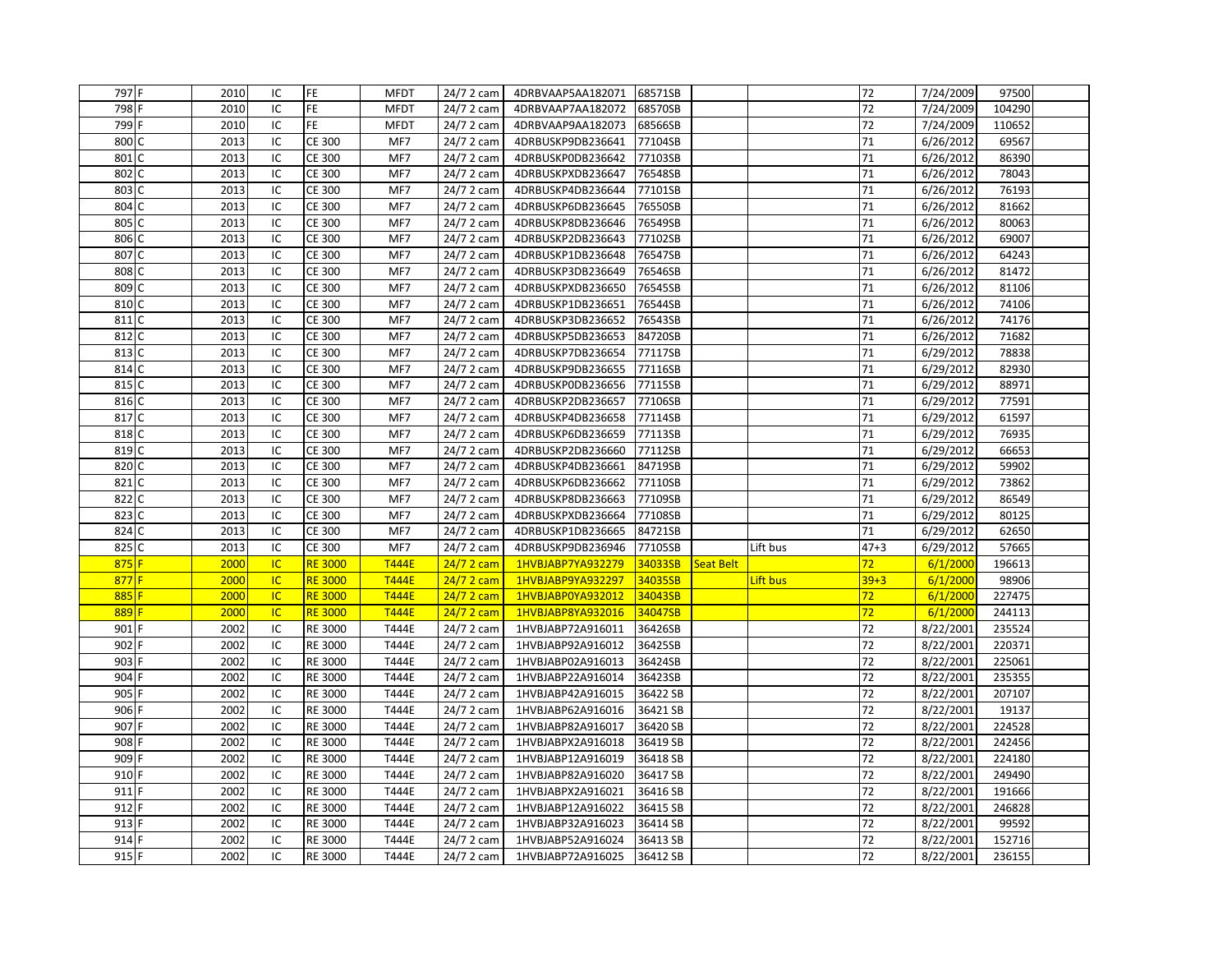| 916 F           |              | 2002 | IC                     | <b>RE 3000</b>   | T444E        | 24/7 2 cam | 1HVBJABP92A916026  | 36411 SB        |              |                                  | 72 | 8/22/2001 | 238266 |  |
|-----------------|--------------|------|------------------------|------------------|--------------|------------|--------------------|-----------------|--------------|----------------------------------|----|-----------|--------|--|
| 917             |              | 2002 | IC                     | RE 3000          | T444E        | 24/7 2 cam | 1HVBJABP02A916027  | 36432 SB        |              |                                  | 72 | 8/22/2001 | 226825 |  |
| 918 F           |              | 2002 | IC                     | RE 3000          | T444E        | 24/7 2 cam | 1HVBJABP22A916028  | 36431 SB        |              |                                  | 72 | 8/22/2001 | 232545 |  |
| 919             |              | 2002 | IC                     | RE 3000          | T444E        | 24/7 2 cam | 1HVBJABP42A916029  | 36430 SB        |              |                                  | 72 | 8/22/2001 | 244295 |  |
| 920             |              | 2002 | IC                     | RE 3000          | <b>T444E</b> | 24/7 2 cam | 1HVBJABP02A916030  | 36429 SB        |              |                                  | 72 | 8/22/2001 | 83942  |  |
| 921             |              | 2002 | IC                     | RE 3000          | T444E        | 24/7 2 cam | 1HVBJABP22A916031  | 36428 SB        |              |                                  | 72 | 8/22/2001 | 231739 |  |
| 922             |              | 2002 | IC                     | RE 3000          | <b>T444E</b> | 24/7 2 cam | 1HVBJABP42A916032  | 36427 SB        |              |                                  | 72 | 8/22/2001 | 258121 |  |
| 924             |              | 2002 | IC                     | RE 3000          | T444E        | 24/7 2 cam | 1HVBJABP82A916034  | 36440 SB        |              |                                  | 72 | 8/22/2001 | 227219 |  |
| 925             |              | 2002 | IC                     | RE 3000          | T444E        | 24/7 2 cam | 1HVBJABPX2A916035  | 36439 SB        |              |                                  | 72 | 8/22/2001 | 64494  |  |
| 926             |              | 2002 | $\sf IC$               | RE 3000          | T444E        | 24/7 2 cam | 1HVBJABP12A916036  | 36438 SB        |              |                                  | 72 | 8/22/2001 | 224892 |  |
| 927             |              | 2002 | IC                     | RE 3000          | T444E        | 24/7 2 cam | 1HVBJABP32A916037  | 36437 SB        |              |                                  | 72 | 8/22/2001 | 186739 |  |
| 928             |              | 2002 | IC                     | RE 3000          | T444E        | 24/7 2 cam | 1HVBJABP52A916038  | 36436 SB        |              |                                  | 72 | 8/22/2001 | 236825 |  |
| 929             |              | 2002 | IC                     | RE 3000          | T444E        | 24/7 2 cam | 1HVBJABP72A916039  | 36435 SB        |              |                                  | 72 | 8/22/2001 | 80927  |  |
| 930             |              | 2002 | IC                     | RE 3000          | T444E        | 24/7 2 cam | 1HVBJABP32A916040  | 36434 SB        |              |                                  | 72 | 8/22/2001 | 235799 |  |
| 951             | C            |      | 2014 BLUEBIRD VISION   |                  | 6.8          | 24/7 3 cam | 1BAKGCBH4EF304293  | 82675 SB        | F442909      |                                  | 72 | 9/19/2013 | 47823  |  |
| 952 C           |              | 2014 | <b>BLUEBIRD VISION</b> |                  | 6.8          | 24/7 3 cam | 1BAKGCBH6EF304294  | 82676 SB        | F442910      |                                  | 71 | 9/19/2013 | 52745  |  |
| 953             | $\mathsf{C}$ |      | 2014 BLUEBIRD VISION   |                  | 6.8          | 24/7 3 cam | 1BAKGCBH8EF304295  | 82677 SB        | F442911      |                                  | 71 | 9/19/2013 | 48131  |  |
| 954             | C            | 2014 | <b>BLUEBIRD VISION</b> |                  | 6.8          | 24/7 3 cam | 1BAKGCBHXEF304296  | 82678 SB        | F442912      |                                  | 71 | 9/19/2013 | 46746  |  |
| 955 C           |              |      | 2014 BLUEBIRD VISION   |                  | 6.8          | 24/7 3 cam | 1BAKGCBH1EF304297  | 82679 SB        | F442913      |                                  | 71 | 9/19/2013 | 42461  |  |
| 956 C           |              | 2014 | <b>BLUEBIRD VISION</b> |                  | 6.8          | 24/7 3 cam | 1BAKGCBH3EF304298  | 82680 SB        | F442914      |                                  | 71 | 9/19/2013 | 48713  |  |
| 957 C           |              | 2014 | <b>BLUEBIRD VISION</b> |                  | 6.8          | 24/7 3 cam | 1BAKGCBH5EF304299  | 82681 SB        | F442915      |                                  | 71 | 9/19/2013 | 50968  |  |
| 958 C           |              | 2014 | <b>BLUEBIRD VISION</b> |                  | 6.8          | 24/7 3 cam | 1BAKGCBH8EF304300  | 82682 SB        | F442916      |                                  | 71 | 9/19/2013 | 46746  |  |
| 959             | $\mathsf{C}$ |      | 2014 BLUEBIRD VISION   |                  | 6.8          | 24/7 3 cam | 1BAKGCBHXEF304301  | 82683 SB        | F442917      |                                  | 71 | 9/19/2013 | 43134  |  |
| 960 C           |              | 2014 | <b>BLUEBIRD VISION</b> |                  | 6.8          | 24/7 3 cam | 1BAKGCBH1EF304302  | 82684 SB        | F442918      |                                  | 71 | 9/19/2013 | 35525  |  |
| 961             | C            | 2014 | <b>BLUEBIRD VISION</b> |                  | 6.8          | 24/7 3 cam | 1BAKGCBH3EF304303  | 82685 SB        | F442919      |                                  | 71 | 9/19/2013 | 50578  |  |
| 962 C           |              | 2014 | <b>BLUEBIRD VISION</b> |                  | 6.8          | 24/7 3 cam | 1BAKGCBH5EF304304  | 82686 SB        | F442920      |                                  | 71 | 9/19/2013 | 49278  |  |
| 963 C           |              |      | 2014 BLUEBIRD VISION   |                  | 6.8          | 24/7 3 cam | 1BAKGCBH7EF304305  | 82687 SB        | F442921      |                                  | 71 | 9/19/2013 | 57440  |  |
| 964             | C            | 2014 | <b>BLUEBIRD VISION</b> |                  | 6.8          | 24/7 3 cam | 1BAKGCBH9EF304306  | 82688 SB        | F442922      |                                  | 71 | 9/19/2013 | 40220  |  |
| 965 C           |              |      | 2016 BLUEBIRD VISION   |                  | 6.8          | 24/7 3 cam | 1BAKGCBH9GF322923  | 88820SB         | F461539      |                                  | 71 | 7/1/2015  | 24636  |  |
| Vans and trucks |              |      |                        |                  |              |            |                    |                 |              |                                  |    |           |        |  |
|                 | Bid A/B      |      |                        |                  |              |            |                    |                 |              |                                  |    |           |        |  |
| 1023 A          |              | 1999 | <b>GMC</b>             | 1/2 Ton Pic      | 5.3          |            | 1GTEK14T4XZ536983  | M109474 DK BLUE |              | Parts truck                      |    | 6/1/1999  |        |  |
| 1025 A          |              | 2001 | <b>FORD</b>            | F 350            | 6.8          |            | 1FTSF31S51EBO6859  | M116495 SILVER  |              | Service truck                    |    | 11/1/2000 |        |  |
| 1026 A          |              | 2002 | <b>FORD</b>            | F 250            | 7.3          |            | 1FTTNF21FX2ED11900 | M132783 SILVER  |              | Service truck                    |    | 6/2/2002  |        |  |
| 1027 A          |              | 2000 | <b>CHEV</b>            | <b>ASTRO</b>     | 4.3          |            | 1GCDM19WXYB149681  | M144348 WHITE   |              | oil van                          |    | 9/30/2003 |        |  |
| 1028 A          |              | 1995 | <b>CHEV</b>            | <b>ASTRO</b>     | 4.3          |            | 1GCDM19W1SB194080  | M144347 BLUE    |              | oil van                          |    | 9/26/2003 |        |  |
| 1030 A/B        |              | 2006 | <b>FORD</b>            | FREESTAR         | 3.9          |            | 2FMZA51696BA26944  | M138145 TAN     |              | Dispatch                         |    | 3/23/2006 |        |  |
| 1032 A/B        |              | 2007 | <b>FORD</b>            | FREESTAR         | 3.9          |            | 2FMZA51677BA18570  | M138148 RED     |              | <b>Field Supervisor</b>          |    | 1/9/2007  |        |  |
| 1033 A/B        |              | 2009 | <b>FORD</b>            | <b>EXPLORER</b>  | 4.0          |            | 1FMEU73E49UA22501  |                 |              | M176545 DK COPPEI Safety Officer |    | 2/9/2009  |        |  |
| 1034 A/B        |              | 2009 | DODGE                  | <b>GR CARAV</b>  | 3.3          |            | 2D8HN44E29R623688  | M176704 TAN     |              | <b>Field Supervisor</b>          |    | 3/2/2009  |        |  |
| 1035 A/B        |              | 2009 | <b>FORD</b>            | E 250            | 4.6          |            | 1FMNE11W89DA19056  | M178158 TAN     |              | Lift 1 person                    |    | 6/5/2009  |        |  |
| 1036 A          |              | 2013 | <b>FORD</b>            | F250             | 6.7          |            | 1FTBF2BTXDEB52998  | M178192 SILVER  |              | Service truck                    |    | 6/24/2013 |        |  |
| 86 A            |              | 1997 | <b>GMC</b>             | SIERRA 150       | 4.3          |            | 1GTEC19W4VE549379  | M103708 WHITE   |              | Parts truck                      |    |           |        |  |
| 88 A            |              | 1997 | <b>FORD</b>            | E 250            | 5.4          |            | 1FTHE24LOVHB22046  | M102272         | <b>WHITE</b> | oil van                          |    |           |        |  |
| 89 A            |              | 1997 | <b>FORD</b>            | E 250            | 5.4          |            | 1FTHE24L2VHB22047  | M102273         | <b>WHITE</b> | oil van                          |    |           |        |  |
| 1037 A/B        |              | 2017 |                        | DODGE IR CARAVAL | 3.6          |            | 2C4RDGB0HR647370   |                 | <b>WHITE</b> | <b>Field Supervisor</b>          |    | 2/22/2017 |        |  |

Buses highlighted in yellow are trade buses for the 2018 IC buses listed below.